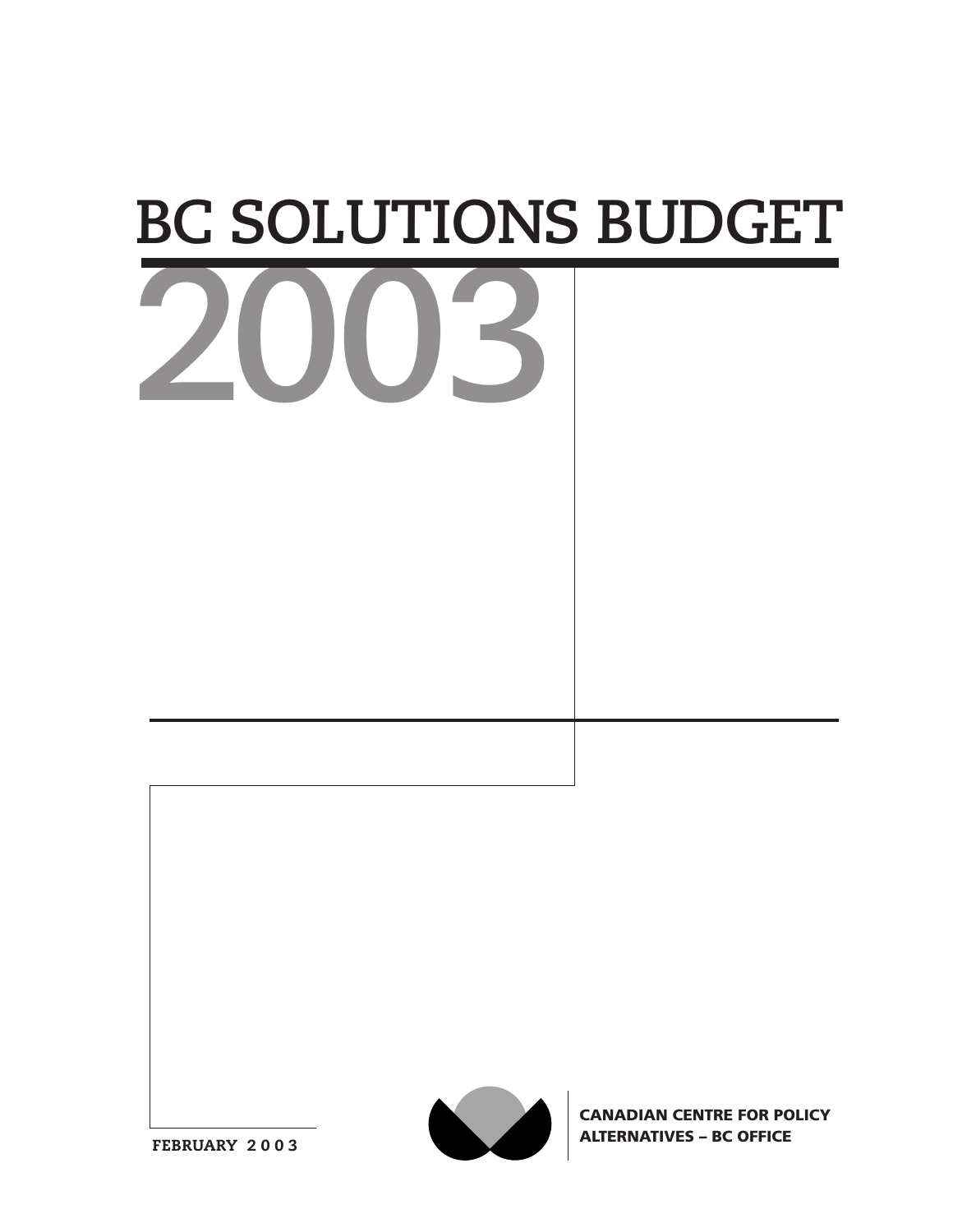### **2003 BC Solutions Budget**

The Canadian Centre for Policy Alternatives is one of the country's leading progressive research institutes. Every year since 1995, the CCPA has published an *Alternative Federal Budget*. The CCPA opened its British Columbia office in 1997, and now produces an annual *BC Solutions Budget*. These alternative budgets show that a more compassionate, yet realistic, approach to fiscal policy is possible. They demonstrate that good public policy is always about choices.

**CCPA National Office**

410 – 75 Albert Street Ottawa, Ontario K1P 5E7 tel: 613-563-1341 fax: 613-233-1458



email: ccpa@policyalternatives.ca **Canadian Centre for Policy Alternatives**

**BC Office**

1400 – 207 West Hastings Street Vancouver, BC V6B 1H7 tel: 604-801-5121 fax: 604-801-5122 email: info@bcpolicyalternatives.org

#### **Please make a donation... Help us continue to offer our publications free on-line.**

We make most of our publications available free on our website. Making a donation or taking out a membership will help us continue to provide people with access to our ideas and research free of charge.

You can make a donation or become a member on-line at www.policyalternatives.ca, or you can print and fill out the form at the back of this publication. Or you can contact the BC office at (604) 801-5121 for more information.

Suggested donation for this publication: \$5 or whatever you can afford.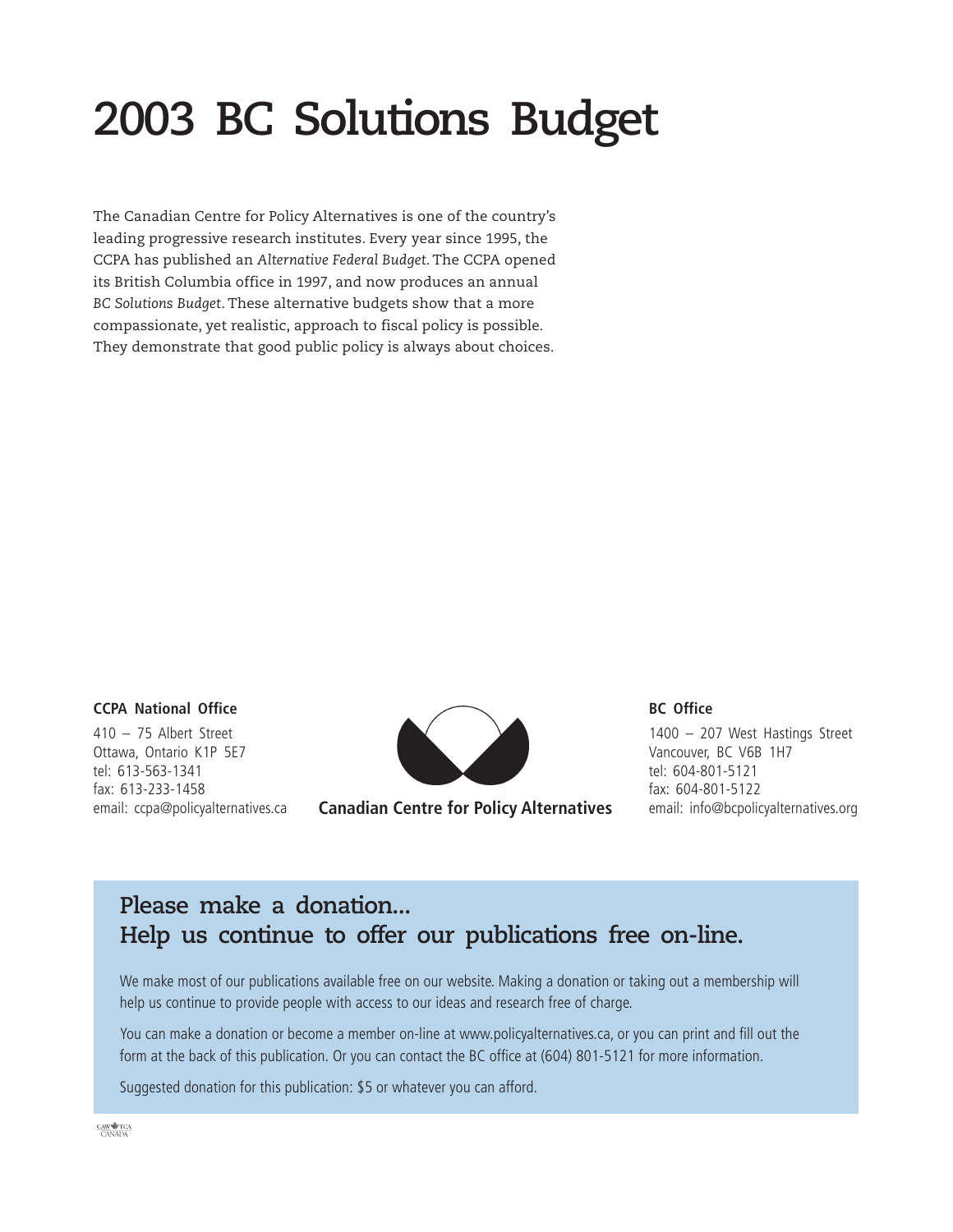# Contents

| Part 1:      |                                                         |
|--------------|---------------------------------------------------------|
| Part $2:$    |                                                         |
| Part 3:      | The Path Not Taken - An Alternative Budget Scenario  12 |
| Part 4:      | Evaluating the Government's Economic Strategy  16       |
| Part 5:      |                                                         |
| Conclusion:  |                                                         |
| <b>Notes</b> |                                                         |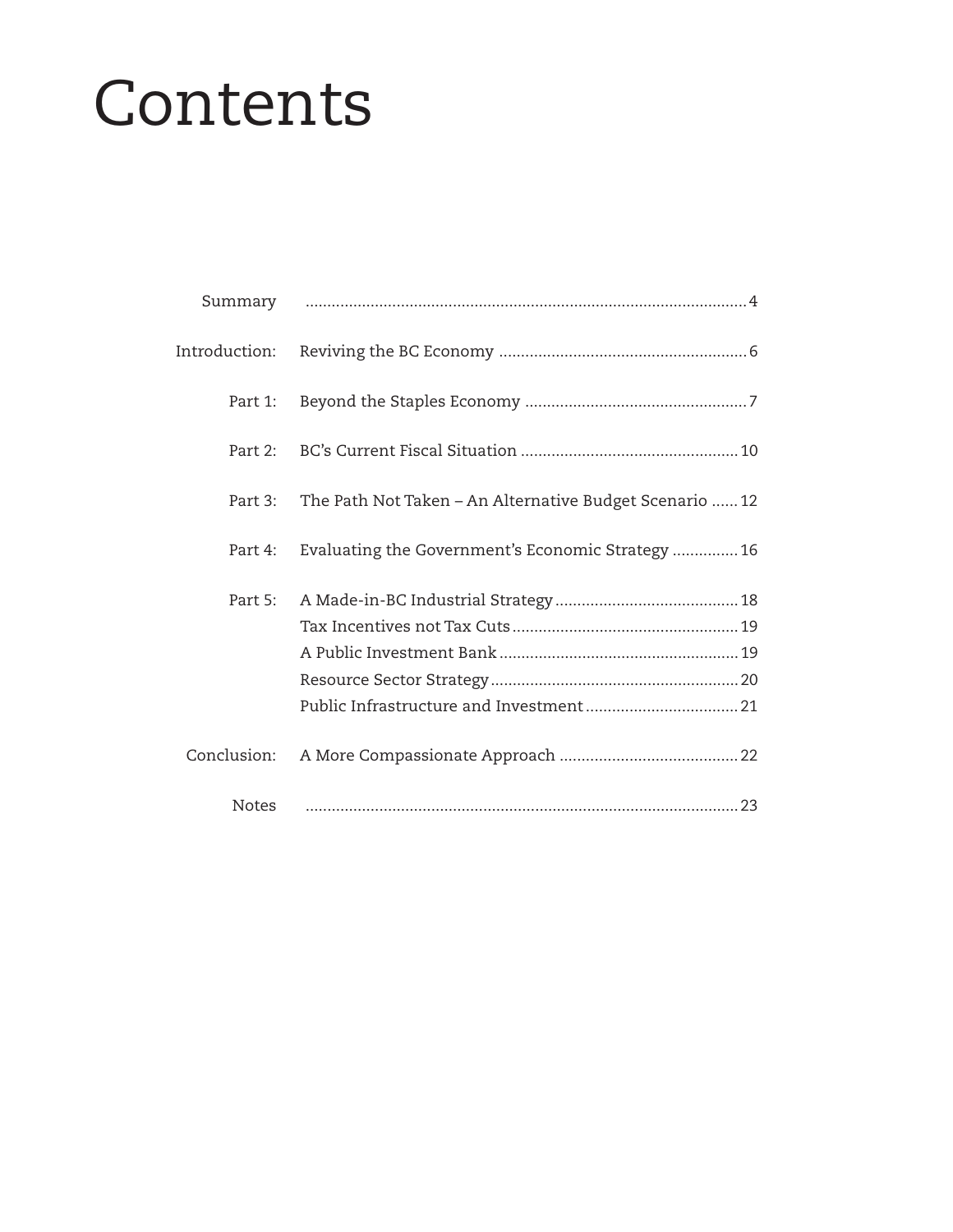# BC Solutions Budget 2003

THIS YEAR'S CCPA *SOLUTIONS BUDGET* focuses on economic revival in BC. We look at long-term and short-term factors affecting BC's fortunes, and the resulting economic and fiscal context facing the province today. The centrepiece of this *Solutions Budget* presents an alternative fiscal plan that models what the 2001 to 2004 Budgets would look like had there been no tax cuts, no regressive tax increases, no spending cuts and modest spending increases.

#### **A Long-term View of the BC Economy**

BC is a small, resource-dependent economy heavily reliant on the export of basic commodities. We now have a more diversified economy than in the past, but this largely reflects the vitality of Greater Vancouver. Many observers have correctly noted that BC has two economies: the populous and diversified Lower Mainland area (plus the provincial capital of Victoria), and the rest of the province, where resource industries still rule, and changes in export markets and commodity prices have a great bearing on the fortunes of workers and communities.

BC's economy has been stagnating for two decades, a period that transcends the tenure of any particular government. There are two negative trends underlying BC's economic stagnation: a slowdown in private and public investment relative to GDP; and a shift in BC's trade balance from a surplus to a deficit. Both of these factors are rooted in BC's resource economy.

While trade and the resource sector will continue to be important for the province, we must increase the value created from BC's resource harvest, accelerate diversification, and seek to produce more at home of what we currently import. The role of the provincial government should be to facilitate this structural change, while protecting and helping communities through this transition.

#### **The Government's Economic Strategy**

The government's economic strategy—tax and spending cuts, privatization and deregulation, and the Olympics is more of a leap of faith than a compelling plan for BC's future. In spite of all the rhetoric about "making BC open for business" there is no evidence that such strategies actually work—that they deliver the type of investment desired, or that they are worth the inevitable trade-offs in social and environmental protections.

Tax cuts have proved to be a disappointing economic stimulus. They have not paid for themselves, as was repeatedly promised during the election campaign. In spite of the tax cuts, BC went into recession in 2001 for the first time since 1982, and experienced slow growth in 2002, trailing the rest of the country. Even the government's own forecasts suggest that economic growth is not anticipated to boom in the short- to medium-term, nor is long-term investment, which tax cuts were also supposed to stimulate. But tax cuts have led to spending cuts that are causing hardship and increases in other, regressive taxes —this is the real price of the tax cuts.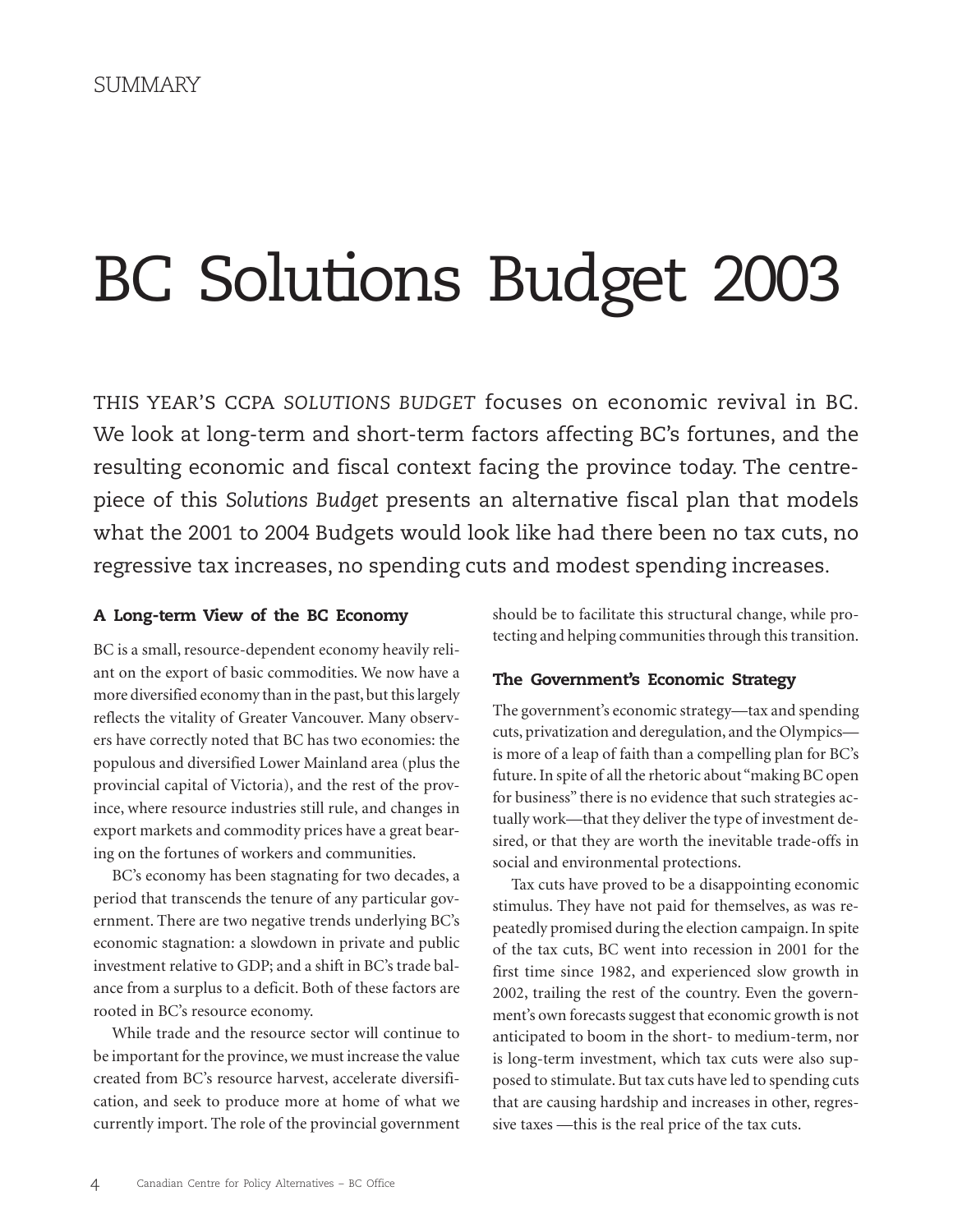|                                                                                                                                                                                                                                                                                                                                       | <b>Government fiscal plan:</b> |                                        | The path not taken:            |                                                                                                                                                                                                                                                                                                      |         |  |  |
|---------------------------------------------------------------------------------------------------------------------------------------------------------------------------------------------------------------------------------------------------------------------------------------------------------------------------------------|--------------------------------|----------------------------------------|--------------------------------|------------------------------------------------------------------------------------------------------------------------------------------------------------------------------------------------------------------------------------------------------------------------------------------------------|---------|--|--|
| • Personal and corporate income tax cuts, intro-<br>duced in 2001, worth over \$2 billion;<br>• Regressive tax increases (MSP premiums, sales<br>taxes) worth \$750 million in 2002/03;<br>• \$1.5 billion in spending cuts, introduced to<br>cover the cost of tax cuts;<br>• Record budget deficits; balanced budget by<br>2004/05. |                                |                                        | employment levels;<br>2004/05. | • No tax cuts, no tax increases, no spending cuts;<br>• Spending increases in health care and education<br>in order to maintain 2001/02 services and<br>• Maintains all other public service funding<br>levels-no welfare cuts, office closures, etc;<br>• Much smaller deficits; balanced budget by |         |  |  |
| Impact on the BC Budget's bottom line:                                                                                                                                                                                                                                                                                                |                                | Impact on the BC Budget's bottom line: |                                |                                                                                                                                                                                                                                                                                                      |         |  |  |
|                                                                                                                                                                                                                                                                                                                                       | 2002/03<br>200z/04             | 2004/05                                | 2002/03                        | 2003/04                                                                                                                                                                                                                                                                                              | 2001/05 |  |  |

| 2002/03       | 2003/04       | 2004/05       |  |  |
|---------------|---------------|---------------|--|--|
| \$3.5 billion | \$1.4 billion | \$411 million |  |  |
| deficit       | deficit       | surplus       |  |  |

#### **The Path Not Taken: An Alternative Fiscal Scenario**

This *Solutions Budget* constructs an alternative three-year fiscal scenario, which we call "the Path Not Taken." It shows what the BC Budget would look like had none of the recent tax cuts, tax increases, or spending cuts occurred, and small but necessary spending increases had been allowed. Had BC followed the Path Not Taken, the province would have better weathered the economic slowdown of 2001 to 2002, and still have balanced its budget by 2004/05. It shows that even with reasonable increases for expenditures over the threeyear period, the deficit would have gradually reduced and provincial finances would even be in modest surplus by 2004/05. The accumulated debt under the Path Not Taken is less than under the government's three-year plan.

These numbers demonstrate that claims of an impending "structural deficit" were patently false, and were used to justify actions that most British Columbians find both radical and harmful. In other words, none of the pain we are seeing in the province due to expenditure cuts needed to happen.

#### **A Made-in-BC Economic Strategy**

Over the longer-term, BC needs to be much more creative in developing an investment strategy, and must seek a madein-BC approach, not some off-the-shelf, one-size-fits-all imported one. It must address the growing gap between the "hinterland" and the Lower Mainland, and must seek to further diversify the BC economy. This means getting beyond the resource mindset that permeates the province's business culture. And it has to be a multifaceted strategy that moves BC up the value chain and promotes investment.

- 
- 
- levels—no welfare cuts, office closures, etc;

| 2002/03       | 2003/04       | 2004/05      |
|---------------|---------------|--------------|
| \$1.3 billion | \$707 million | \$47 million |
| deficit       | deficit       | surplus      |

A number of key areas that should be considered:

- We need to use the tax system creatively—designing carrots and sticks that encourage investment, production and employment, and that reward the meeting of other social and environmental objectives not give blank cheques via tax cuts to corporations.
- A public investment bank should be created to provide seed funding for new and innovative economic areas, where private sector financing is less likely to be forthcoming. Such a bank could also focus on innovative investments in the resource sector and alternative energy.
- We need a bold and comprehensive strategy for the resource sector based on adopting new environmentally-friendly technologies and moving up the value chain, thereby providing resource-dependent communities with both economic stability and environmental sustainability.
- Public investments and infrastructure development based on fundamental and existing needs should be prioritized. The emphasis should be on long-term care facilities, public transit, social housing and child care facilities—not Olympic circuses.

Economic growth is important but it has to be sustainable and equitable. BC is still a wealthy province, and is starting from a privileged position. But there is much work that desperately needs doing. Government cannot just sit on the sidelines; it must lead an economic strategy that is active and deliberate. The provincial government seems to understand this, but only when it comes to the Olympics. Budgets are about the choices we make—we need to remember that there are always alternatives.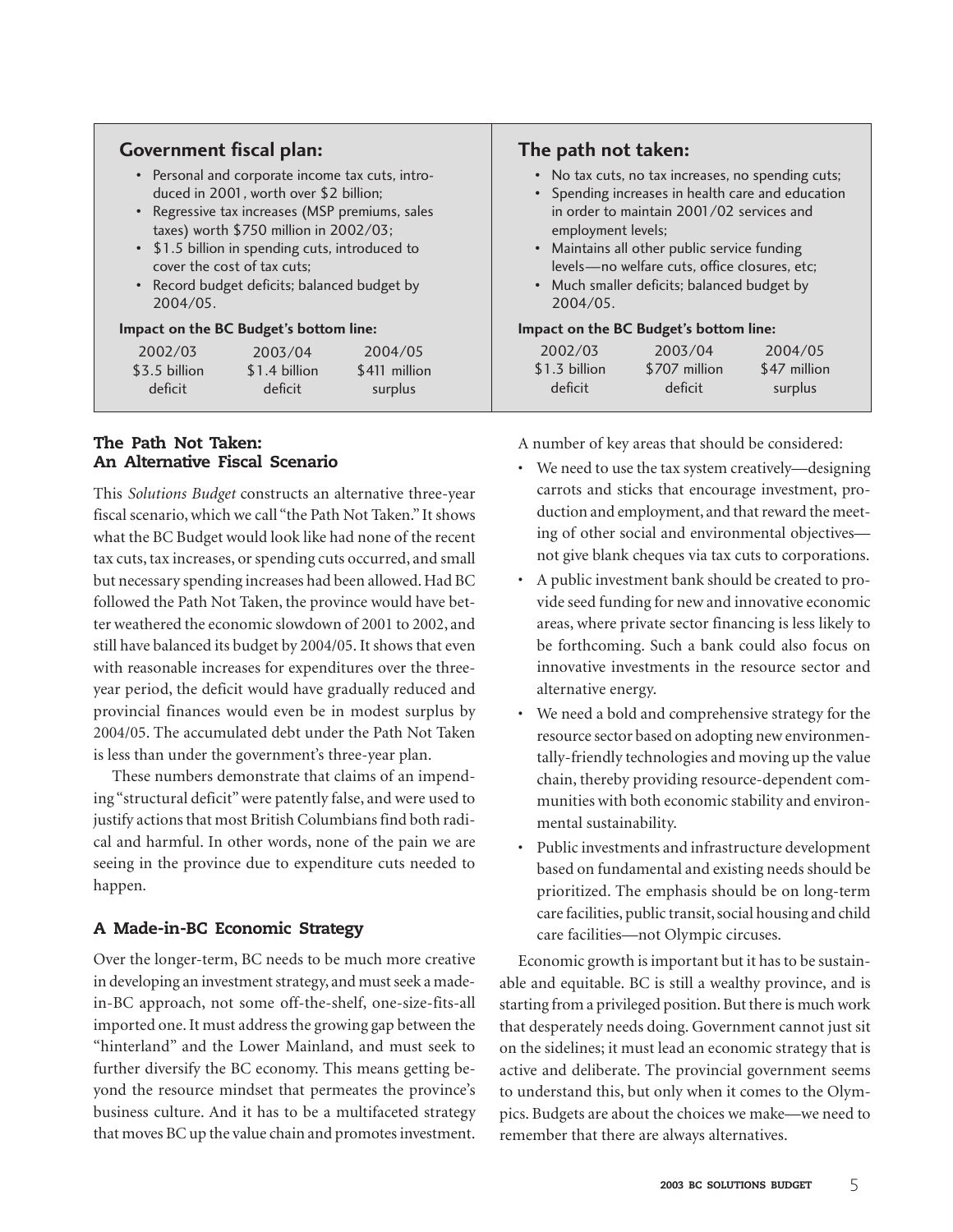### Reviving the BC Economy

THIS YEAR, THE CCPA'S *SOLUTIONS BUDGET* looks at economic revival in BC. Over the past year and a half, radical changes have been implemented, allegedly to kick-start the BC economy. Based on neoliberal fundamentals—tax and spending cuts, deregulation and privatization—these changes are ongoing and are causing much pain and hardship. Many British Columbians, though they dislike this economic medicine, have come to accept this program as inevitable, and hopefully, good for them and the province in the long term.

The results so far, and reasonable forecasts of the future, however, do not provoke much optimism. At best, BC will post moderate, but not impressive, rates of economic growth over the next few years. No boom in private sector investment is on the horizon; indeed, the most plausible source of new investment is the public sector, should Vancouver-Whistler win its 2010 Olympic Games bid (although it is questionable whether this would be the best use of public funds).

In the short-run, external factors, such as foreign markets for BC's exports and international commodity prices, greatly affect the performance of the provincial economy—in particular, the BC "hinterland"—irrespective of the government of the day. This needs to change. BC needs a compelling industrial strategy to make the province more resilient to the shifting winds of the global economy. The provincial government has a significant role to play in the long-run development of BC's economic future: what type of economic growth we have and how the bounty is shared.

In the next section, we take a longer term view of the BC economy, looking at trends over the past 40 years. We then hone in more closely on the economic and fiscal context in recent years, and how that has shaped the circumstances facing the province today. Large income tax cuts (accompanied by tax increases for MSP and sales) and large cuts in expenditures were a leap of faith that has undermined BC's fiscal situation.

The centrepiece of this year's *Solutions Budget* is an alternative scenario that shows what the BC Budget would look like had none of the recent tax cuts, tax increases and spending cuts occurred, and small but necessary spending increases had been allowed. This scenario—which we call the Path Not Taken—shows how BC could have been spared all of the hardship associated with spending cuts, while still meeting the government's three-year timetable for balancing the budget. We demonstrate how the government's spending cuts can and should be compassionately reconsidered. In the final section, we turn back to the longer-term challenges facing the province's economy. We set out the elements of a made-in-BC industrial development strategy aimed at increasing the value of BC's exports, and increasing public and private investment in the provincial economy.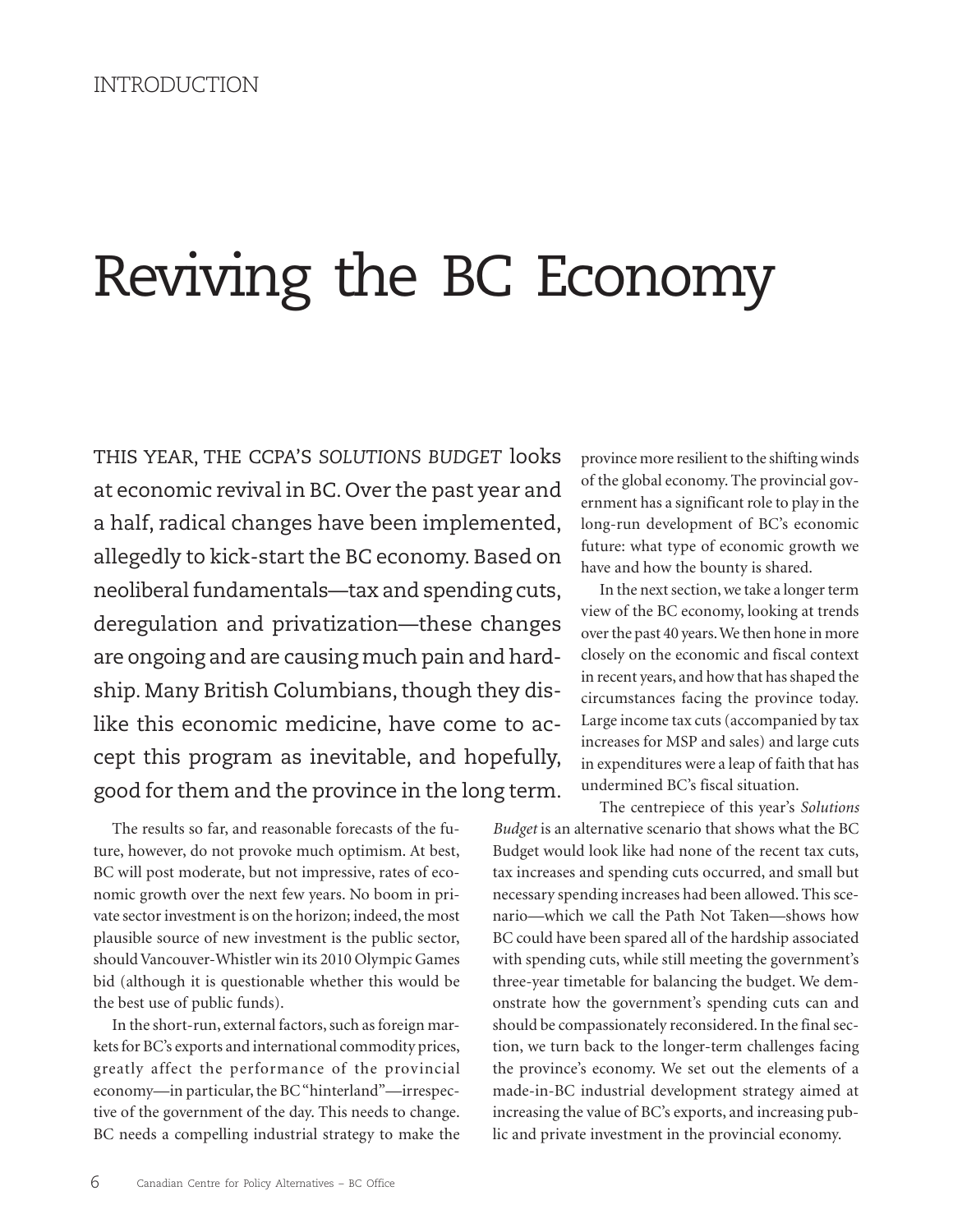### Beyond the Staples Economy

THIS SECTION TAKES A LONG VIEW of the BC economy over the past four decades (statistics from the BC economic accounts date since 1961). Many analyses are limited to the 1990s, but a fuller picture requires a longer time horizon, as many of the problems facing the BC economy have deeper roots.

BC's economic history is a classic case of what Canadian economic historian Harold Innis termed a "staples economy"—an economic development model driven by the extraction and export of unprocessed or semi-processed raw materials.

In 2003, BC remains a small, resource-dependent economy heavily reliant on the export of basic commodities. While it is true that BC now has a much more diversified economy than in the past, this largely reflects the vitality of Greater Vancouver. Many observers have correctly noted that BC has two economies: the populous and diversified Lower Mainland area (plus the provincial capital of Victoria), and the rest of the province, where resource industries still rule, and changes in export markets and commodity price swings have a great bearing on the fortunes of workers and communities.

BC has long lived the roller-coaster ride typical of staples economies. The good news is that the province has been experiencing less of these booms and busts—a feature of diversification and modernization of the economy. BC now has a substantial service sector that accounts for

three-quarters of provincial GDP and employment. Services have experienced relatively stable year-to-year growth, carrying the BC economy at a time when goods-producing industries have been flat.<sup>1</sup>

The bad news is the stagnation of the past two decades rooted in the resource sector. While many remember the 1990s as a weak decade in terms of economic performance, this actually reaches back to the 1980s, when there were only three good years of growth out of ten. In con-

trast, the 1960s and 1970s saw some bad years, but these were well outnumbered by the good.

Figure 1 shows BC's real GDP per capita—the total size of BC's economic product per person, after accounting for population growth and inflation—over the past 40 years in the form of an index (1961=100). The bulk of growth in real GDP per capita occurred in the first two decades. For the twenty-year period from 1961 to 1981, BC's real GDP per capita increased a total of 78%. But from 1981 to 2001, the total increase was a mere 7%.

This 20-year story of slowdown in the BC economy transcends the tenure of any particular government. It points to structural features of the economy that go much deeper than alleged government mismanagement. Socred governments, NDP governments and now a Liberal government have all presided over this period of relative stagnation in GDP growth.

A look at the components of GDP suggests two major areas of concern underlying the economic slowdown: a general decline in public and private investment; and a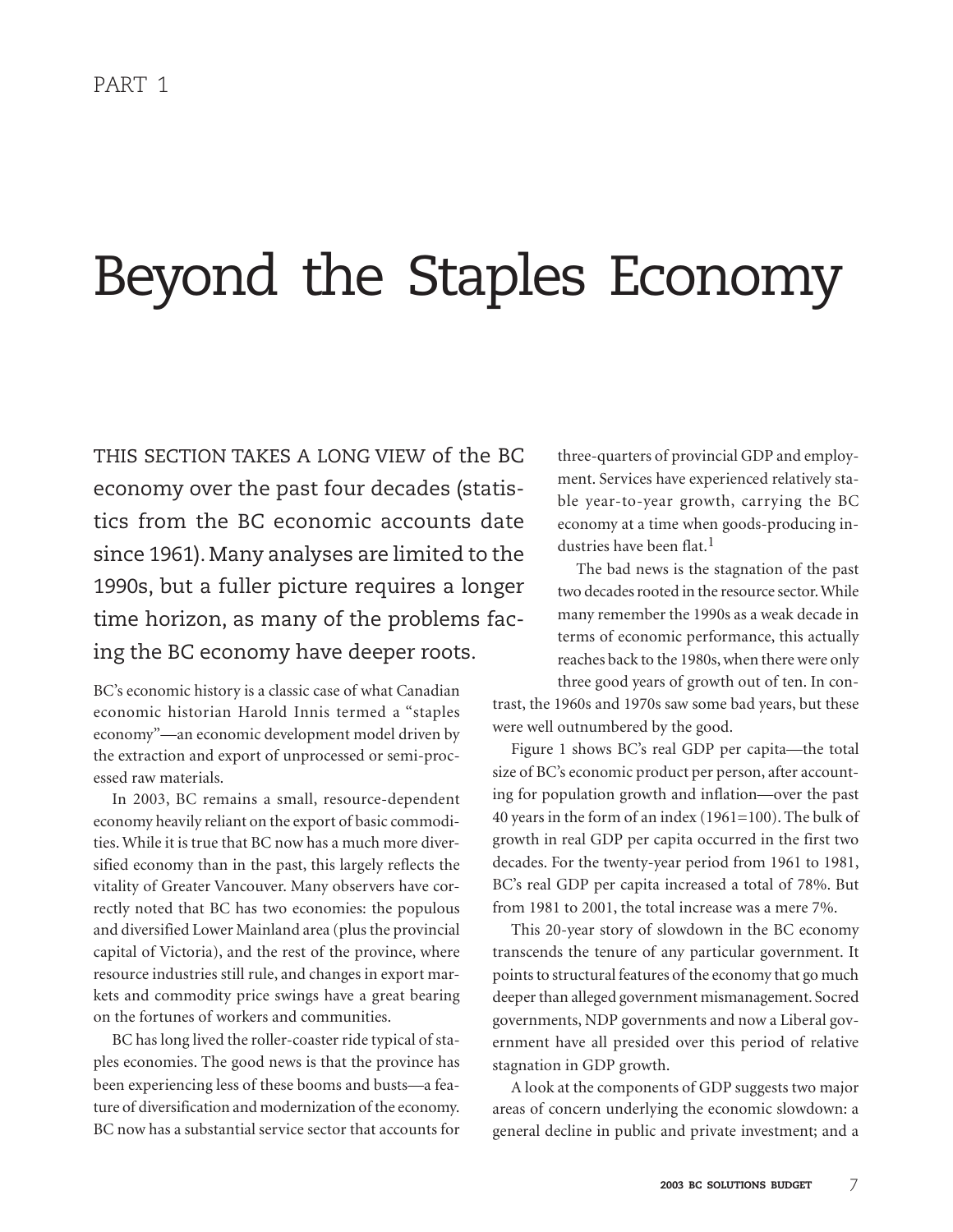

shift in BC's net export performance from a trade surplus to a trade deficit. Both of these factors are connected to BC's resource economy.

The level of investment is a principal driver of economic growth and productivity. The upper line in Figure 2 shows two components of private sector investment as a percentage of GDP: investment in machinery and equipment; and investment in non-residential structures. Investment in residential structures is not included here. While residential construction does have a positive impact on the construction industry, the focus of Figure 2 is on growth and productivity enhancing capital investments.

Beginning in the early 1980s and continuing through the 1990s, there is a general decline in business investment as a share of GDP. By the 1990s, this amounts to a difference of around four percentage points of GDP compared to the 1960s and 1970s. Like trends in GDP growth, the investment slowdown is not just a 1990s story.

down has much more to do with the private sector.

The investment decline translates into a productivity performance that is somewhat lagging other provinces. BC produced about \$35 of income for every hour worked in 2001, slightly behind the Canadian

average. Ontario creates about \$2 more income per hour worked than BC, while Alberta (the highest in Canada) creates about \$4 more income per hour than BC. 2 This is a reversal from the early 1980s, when BC was Canada's productivity leader.

A Statistics Canada study broke down the productivity numbers by industry, accounting for the shares of particular industries in the overall economy.3 Interestingly, it found that BC's productivity gap vis-à-vis Ontario is mostly accounted for by the different industrial mix. In "like" industries, productivity levels are very similar, but Ontario's economy is characterized more by high value manufacturing, and less by natural resources, relative to BC's.

Alberta, of course, demonstrates that it is possible to have a prosperous resource economy. Indeed, Alberta is even more resource dependent than BC. But its situation is unique, shaped by substantial oil and gas exports to the US. While BC does produce some oil and gas, our international exports are dominated by wood, pulp and

Nor has the public sector picked up the slack (the lower line in Figure 2). Although public sector investment is much smaller in magnitude than private sector investment, it has also been on a four-decade declining trend when expressed as a percentage of GDP. This has compounded the decline in private sector investment somewhat, although the overall investment slow-

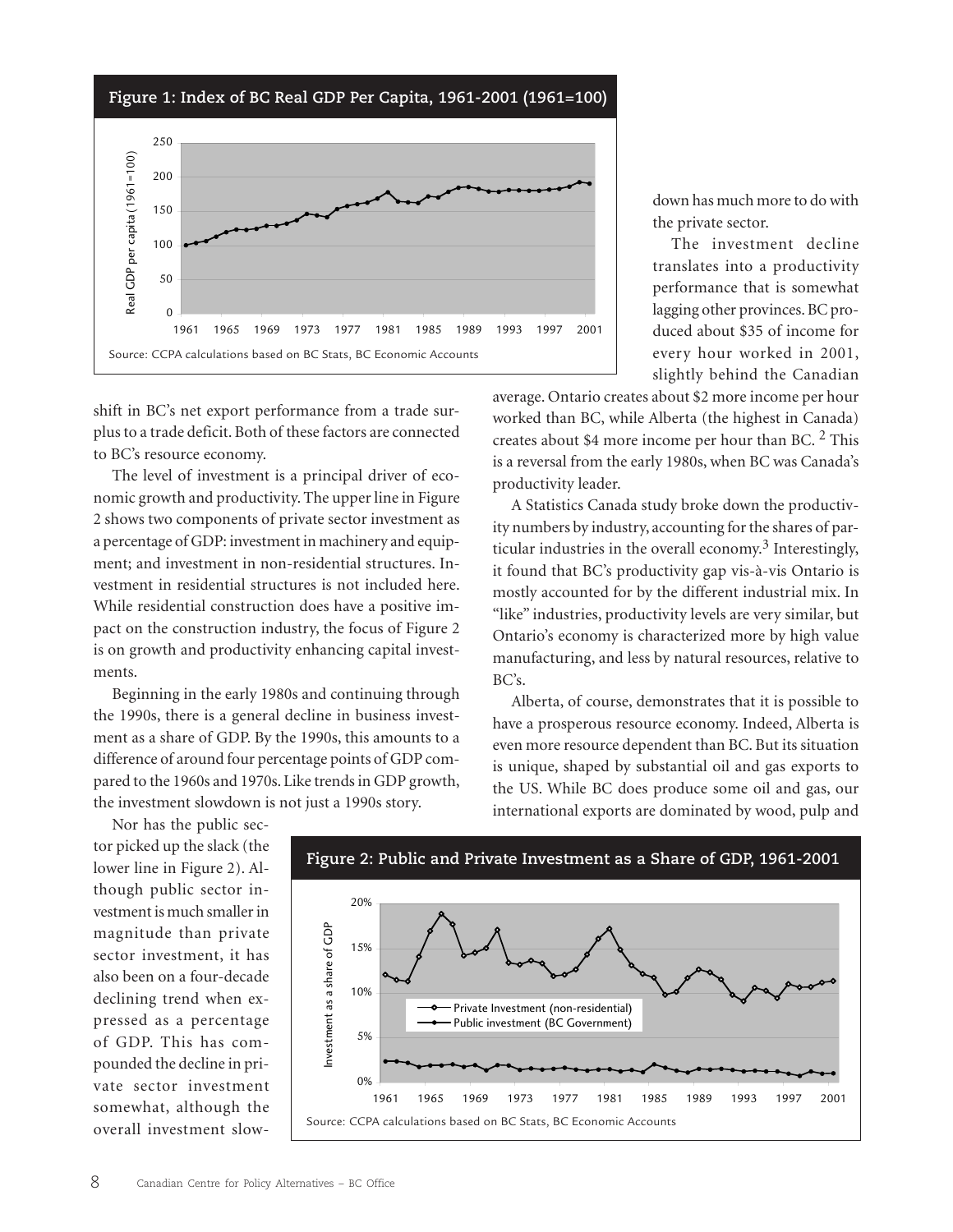### This 20-year story of slowdown in the BC economy transcends the tenure of any particular government. It points to structural features of the economy that go much deeper than any alleged government mismanagement.

paper products, which together accounted for almost half of our \$30.8 billion of exports in 2001. BC will never have the same oil and gas endowment as Alberta. Comparisons to Alberta often presume that BC could replicate Alberta's economic performance by lowering taxes, but low taxes are the consequence of a boom in oil and gas exports that reap windfall revenues for government—not their source.

The BC economy as a whole is less reliant on resources as a share of GDP than in the past, but when it comes to exports, resources are dominant. Adding together all resource sectors—forestry, agriculture, fish products, minerals and energy—some 77.8% of BC exports are from natural resources. Fortunately, BC has made some gains. In 1992, the share of exports from natural resources was 86.4%. And within the sub-categories of resource products, value-added exports have gained ground. For instance, value-added wood products now comprise 3.1% of total exports, up from  $1.8\%$  in 1992.<sup>4</sup> While it is notable that BC has diversified its export base and is adding more value to its exports in certain areas, basic commodity exports still comprise the lion's share of exports.

Where this becomes particularly problematic is when BC's overall trade position is considered—both international and interprovincial. Figure 3 shows that through the 1960s and 1970s BC had a consistent trade surplus (exports in excess of imports) averaging 2.4% of GDP. This began to reverse in the 1980s. From 1981 to 2001, BC had a trade deficit averaging 3.8% of its GDP, a large and troubling turnaround.

The biggest factor behind the trade deficit is a steady increase in imports from other countries relative to GDP, while BC's exports to other countries have remained relatively steady at around 30% of GDP. BC still maintains a small surplus on *international* trade, but this is more than offset by a large deficit on *interprovincial* trade.

The roots of the problem go back to the composition of BC trade: we are still a "staples" economy that tends to export raw materials and commodities, while importing manufactured goods and capital equipment. Whereas Ontario has weaned itself from natural resources in favour of manufactured goods, BC continues to follow a development strategy more common to the Third World than the First. Exporting natural resources has certainly been a successful strategy historically for BC, but international competition and changing technology make this less effective than it used to be. It is time to make a break.

While trade and the resource sector will continue to be important for the province, we must increase the value created from BC's resource harvest, accelerate diversifi-

> cation, and seek to produce more at home of what we currently import. The role of the provincial government should be to facilitate this structural change, while protecting and helping communities through this transition. Ways to do this are considered later in this *Solutions Budget*.

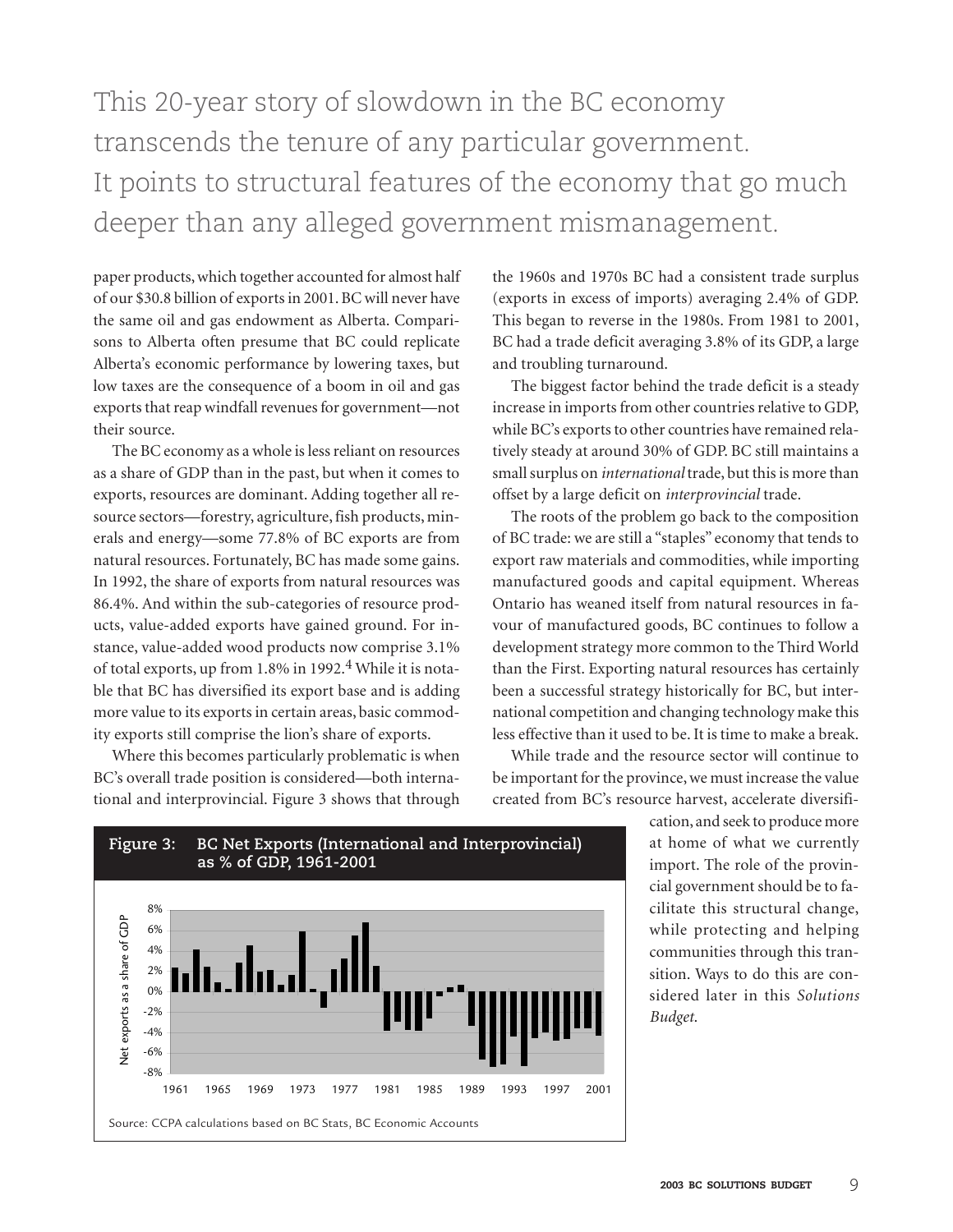### BC's Current Fiscal Situation

WHILE THE LONGER-TERM DYNAMICS described above are important to understanding the broader context of the BC economy, there are some particularly pressing short-term issues that are affecting economic growth, and as a consequence, the provincial budget and fiscal situation.

The most recent revisions to the provincial economic accounts marked down BC's economic performance in 2001. The latest Statistics Canada data show that after strong growth of 4.3% in 2000, real GDP declined by 0.2% in 2001, the first actual recession for the province since 1982. BC was the only province to experience a recession in 2001. Recent estimates suggest that BC will trail most other provinces in 2002 (preliminary estimates will be published in the spring) and in 2003. Real GDP growth in 2002 is estimated at 1.9%. The outlook for 2003 and 2004 from the Finance Minister's Economic Forecast Council calls for slight improvements each year, with average projected real GDP growth of 2.7% and 3.3% respectively.

In contrast, the Canadian economy overall has fared better than anyone imagined a year ago. While the US economy has been flat since early 2001, Canada escaped a recession and recovered strongly through 2002. The Canadian economy has now outperformed the US economy for four consecutive years (1999 through 2002) and is forecast to do so again in 2003. Low interest rates have been a key ingredient in spurring consumer spending on big ticket items, such as cars and homes. This has also been the case for BC, with a notable construction and real estate boom, although the economy overall has been held back by external factors.

The main area of uncertainty for BC has to do with activities south of the border. Of particular concern is the

ongoing dispute over softwood lumber—whether there will be a resolution this year, and if so, on what terms. Overall, the US is now the destination for 70% of the value of BC exports—\$21.4 billion in 2001. In 1991, the US was the destination for only 44% of BC exports. After being sideswiped by the Asian Crisis in the late-1990s, BC exporters turned

their attention to the US market, caught the tail end of the boom, but are now being squeezed between an overall US and global slowdown and specific trade harassment by the US over softwood lumber.

While many forecasters are calling for stronger growth in the US in 2003, there is much uncertainty. Among the factors are:

- Corporate and consumer debt levels in the US are at record high levels. Together they amount to 200% of US disposable income;<sup>5</sup>
- A massive and growing trade deficit of about 4% of US GDP;
- An impending war against Iraq; and,
- Heightened restrictions for security purposes.

The strength of BC's economic growth has a direct connection to the bottom line of the provincial budget. Figure 4 shows BC's surpluses and deficits from 1991/92 to 2002/03 as bars, with a line showing annual growth rates of real GDP. Years of slower growth generally translate into larger deficits, as revenues to the Treasury grow at a slower pace than expenditures. But when growth picks up, there is a strong positive benefit to the budget's bottom line. The only exception is in the most recent years, due to the lost revenues from tax cuts.

The figure shows that moderate growth in the earlyto mid-1990s helped shrink a then-record deficit of \$2.3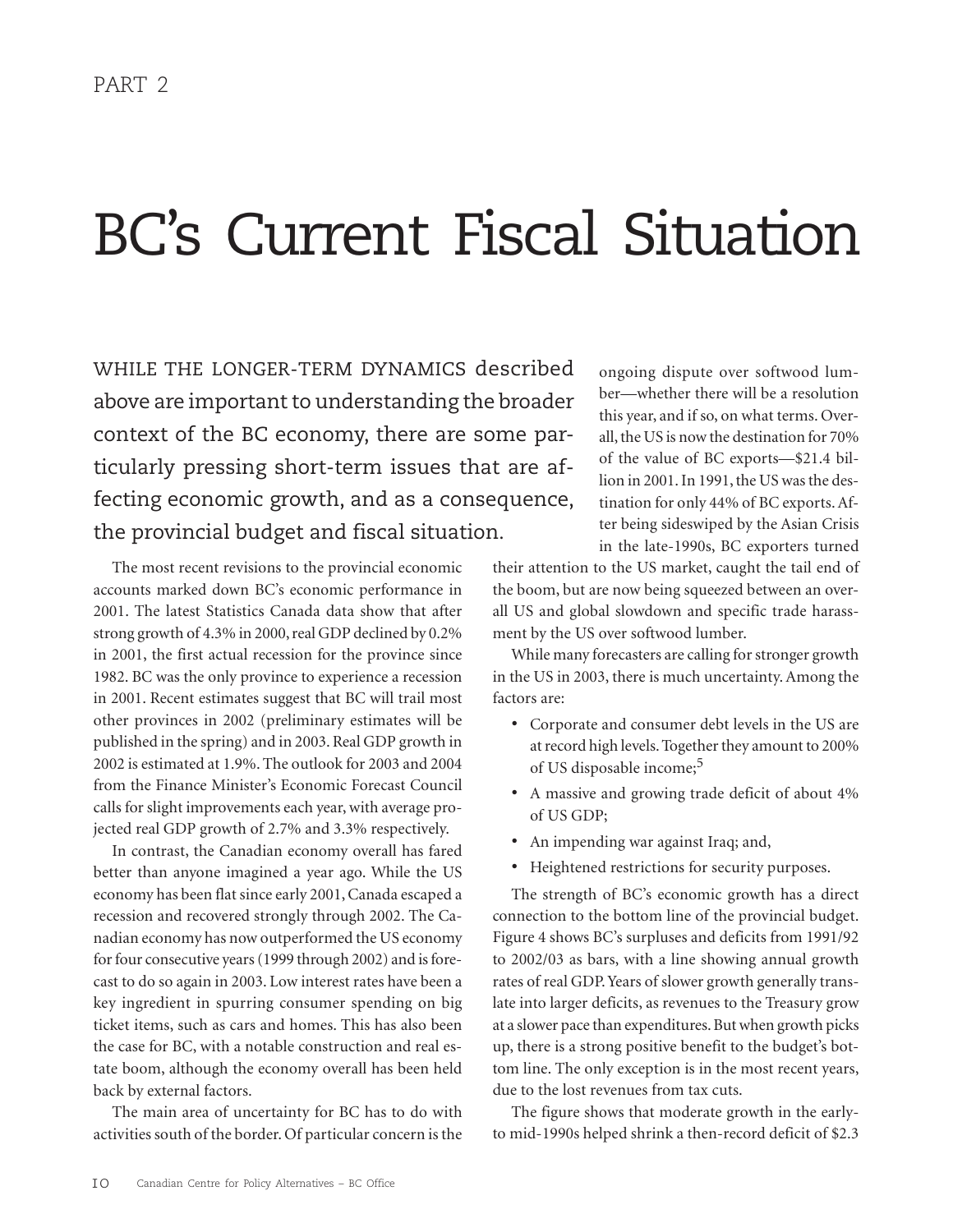### BC was the only province to experience a recession in 2001. Recent estimates suggest that BC will trail most other provinces in 2002 and 2003.

billion in 1991/92 over the next few years. While much was made of the string of deficits in the mid-1990s in the mainstream media, these were all very small as a percentage of GDP. A growth slowdown in 1998 associated with the Asian Crisis increased the deficit to \$1 billion, but a resumption of growth in 1999 and 2000 led to surpluses a modest surplus of \$23 million in the 1999/00 fiscal year and a record surplus of \$1.4 billion in 2000/01 (about \$1 billion of this latter figure is connected to windfall electricity and energy exports).

The budget balance again turned to deficit in 2001/ 02, and the 2002/03 projected deficit of \$3.5 billion is scheduled to be the largest in provincial history (the government estimates a \$4 billion deficit but this includes a \$500 million "forecast allowance"). However, in addition to a cyclical component connected to BC's 2001 recession and slow growth in 2002, these deficits are much larger as a result of BC's tax cuts. The next section attempts to sort out the cyclical component of the deficit from the structural deficit that arose from the tax cuts.



Sources: BC Ministry of Finance, Financial and Economic Review 2002; Ministry of Finance Second Quarter Report, 2002; BC Economic Accounts; Minister of Finance's Economic Forecast Council.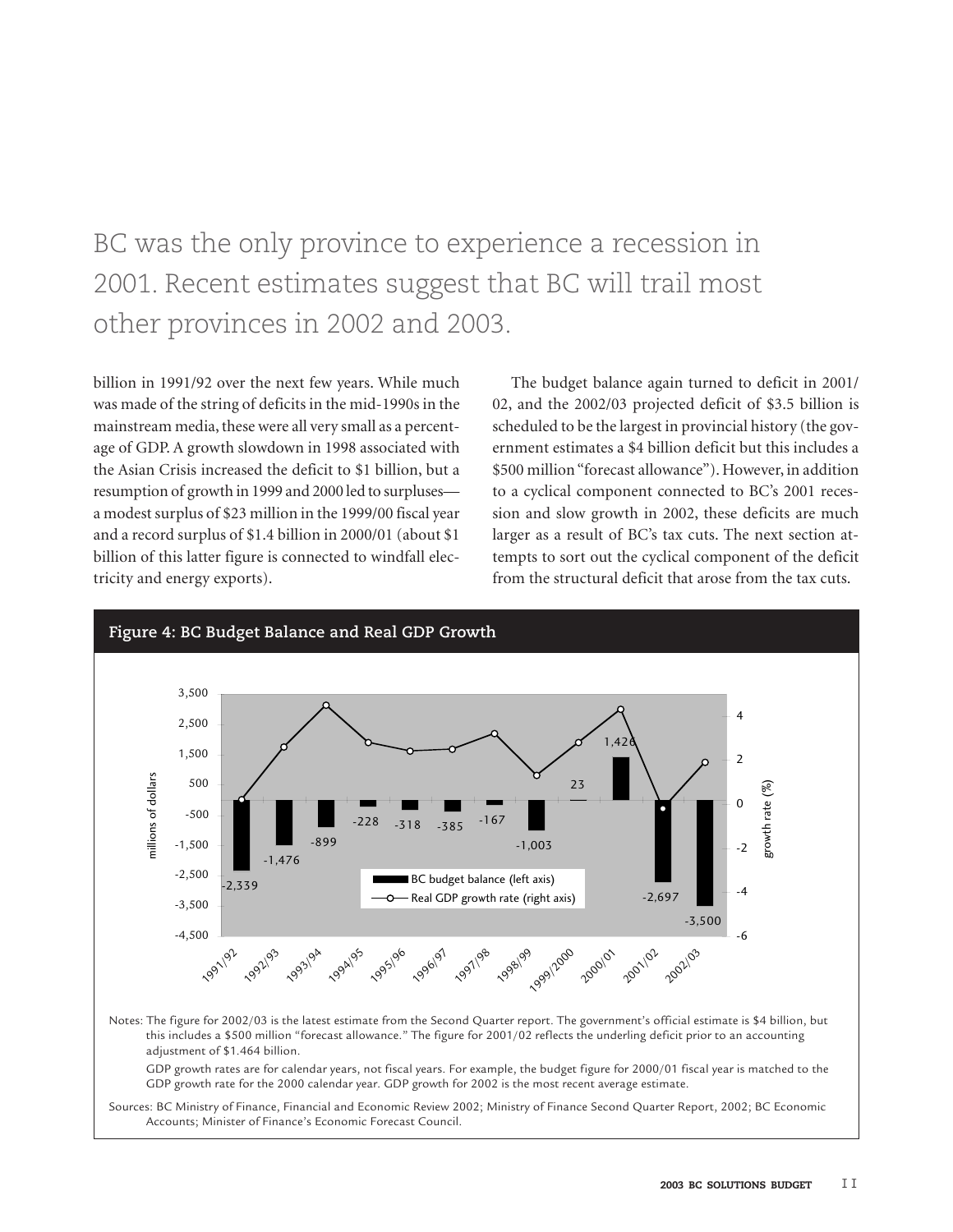## The Path Not Taken An Alternative Budget Scenario

IN THE 2002 BUDGET, the BC government laid out a three-year plan for provincial finances. This plan maintains the high profile personal and corporate tax cuts, valued at some \$2.3 billion. It also included selected regressive tax *increases* for MSP premiums, sales taxes and the tobacco tax, and spending cuts of \$1.5 billion (a cut to the direct

public sector of \$1.9 billion less an increase in health care of just over \$400 million) phased-in over the three-year plan. These latter measures, if there is to be no reconsideration of the tax cuts, are required to meet the government's balanced budget target date of 2004/05.<sup>6</sup>

The accompanying table considers the "path not taken"—what BC's fiscal situation would have been had there been no tax cuts (or regressive tax increases) or spending cuts. It contrasts the government's three-year plan with a continuation of the pre-tax cut status quo, plus a modest increase in spending.

The left half of the table reproduces the final, audited numbers for the 2001/02 fiscal year, plus the three-year fiscal plan tabled in the February 2002 Budget, modified by new information made available in the Ministry of Finance First and Second Quarter Reports. In 2001/02, the deficit was \$1.23 billion, although the underlying deficit was much worse—about \$2.7 billion—because of the inclusion of a \$1.46 billion one-time accounting adjustment related to the treatment of public pension plans.

For the 2002/03 fiscal year, the projected deficit is \$3.5 billion. Over the next two fiscal years, if all goes according to plan, the deficit will fall to \$1.36 billion in 2003/04, and there will be a surplus of \$411 million by 2004/05.<sup>7</sup> If this is the case, the government will be cutting spending by much more than necessary to balance the budget; this means that some of the spending cuts should be scaled back in the 2003 Budget.

In addition, there is good reason to believe that this fiscal forecast is geared, in Paul Martin fashion, to ensure that actual numbers will exceed projections. The government's revenue projections seem to be greatly understated, particularly the revenue drop from 2001/02 to 2002/03 for personal and corporate income tax cuts. Most of the personal income tax cut was phased in for the 2001/02 fiscal year, and 2001 was also a recession year. Even with the second installment of tax cuts, it is hard to see how personal income tax revenues could drop by \$1.1 billion when the economy is growing moderately. Similarly, corporate income tax revenues are projected to fall by almost \$900 million, in excess of the forgone revenues due to tax cuts. When the final totals are published, the 2002/ 03 fiscal year will in all likelihood close with a deficit substantially smaller than \$3.5 billion.

The wild card in these numbers is how much new money the federal government will inject into provincial health care systems in the 2003 Federal Budget. If the federal government meets the Romanow Commission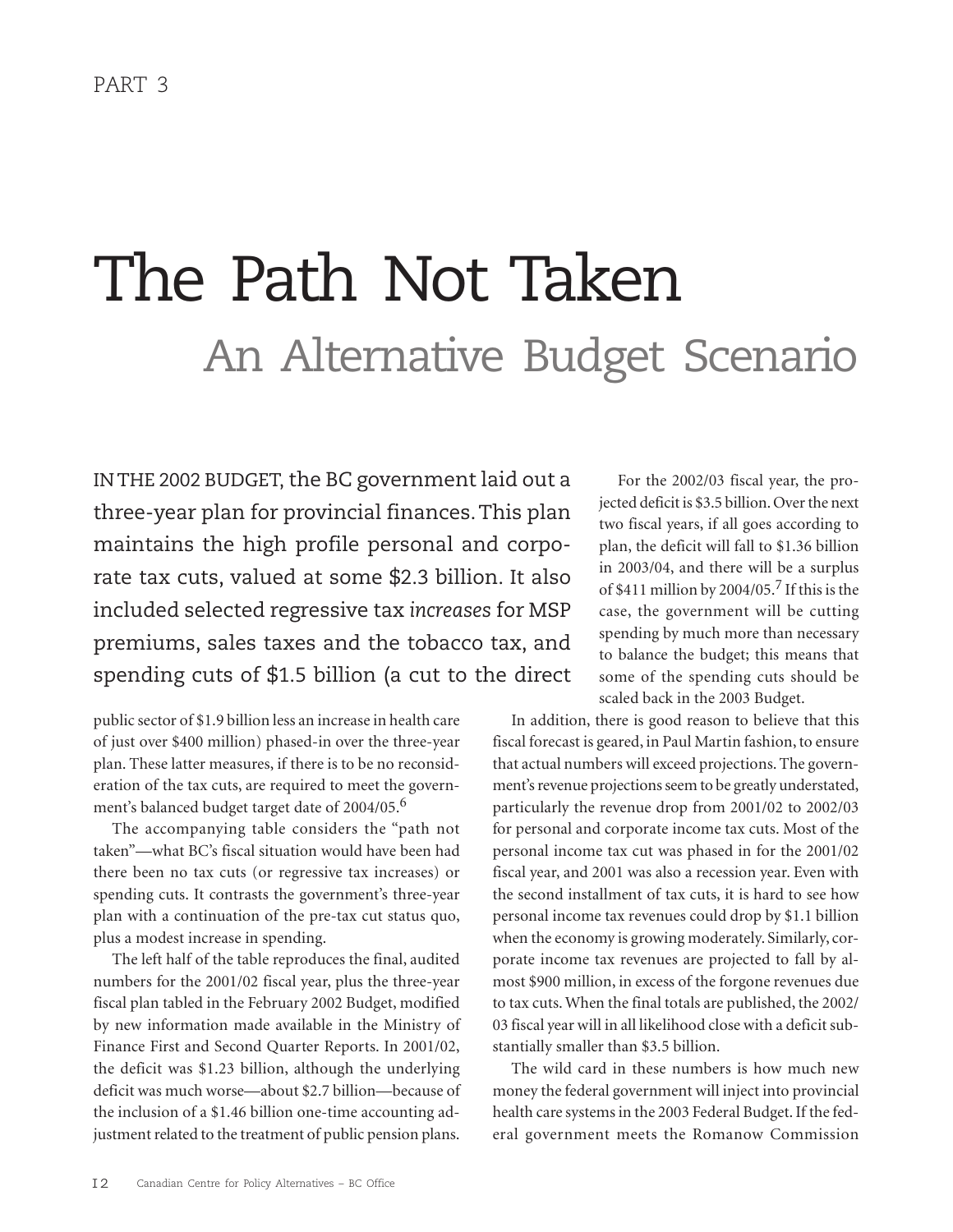| Table 1: The Path Not Taken       |                               |                     |                 |                       |        |                     |        |                 |
|-----------------------------------|-------------------------------|---------------------|-----------------|-----------------------|--------|---------------------|--------|-----------------|
|                                   | <b>GOVERNMENT FISCAL PLAN</b> |                     |                 | <b>PATH NOT TAKEN</b> |        |                     |        |                 |
|                                   | 2001/02                       |                     | 2002/03 2003/04 | 2004/05               |        | 2001/02 2002/03     |        | 2003/04 2004/05 |
|                                   |                               | MILLIONS OF DOLLARS |                 |                       |        | MILLIONS OF DOLLARS |        |                 |
| <b>CONSOLIDATED REVENUE FUND</b>  |                               |                     |                 |                       |        |                     |        |                 |
| <b>REVENUES</b>                   |                               |                     |                 |                       |        |                     |        |                 |
| <b>TAXATION</b>                   |                               |                     |                 |                       |        |                     |        |                 |
| Personal Income Tax               | 5,375                         | 4,254               | 5,109           | 5,449                 | 6,415  | 6,652               | 6,965  | 7,376           |
| Corporate Income Tax              | 1,522                         | 664                 | 989             | 1,070                 | 1,770  | 1,835               | 1,922  | 2,035           |
| Sales Tax                         | 3,535                         | 3,812               | 4,039           | 4,245                 | 3,510  | 3,640               | 3,811  | 4,036           |
| Other taxation revenue            | 3,220                         | 3,227               | 3,178           | 3,265                 | 3,220  | 3,339               | 3,496  | 3,702           |
| Total taxation revenues           | 13,652                        | 11,957              | 13,315          | 14,029                | 14,915 | 15,467              | 16,194 | 17,149          |
| <b>NATURAL RESOURCES</b>          |                               |                     |                 |                       |        |                     |        |                 |
| Oil, gas and minerals             | 1,352                         | 1,352               | 1,523           | 1,538                 | 1,352  | 1,352               | 1,523  | 1,538           |
| Forests                           | 1,253                         | 1,120               | 1,071           | 1,109                 | 1,253  | 1,120               | 1,071  | 1,109           |
| Columbia River Treaty             | 360                           | 90                  | 165             | 185                   | 360    | 90                  | 165    | 185             |
| Water and other                   | 287                           | 261                 | 293             | 297                   | 287    | 261                 | 293    | 297             |
| Total natural resource revenue    | 3,252                         | 2,823               | 3,052           | 3,129                 | 3,252  | 2,823               | 3,052  | 3,129           |
| <b>MSP PREMIUMS</b>               | 955                           | 1,327               | 1,342           | 1,353                 | 925    | 938                 | 950    | 964             |
| <b>OTHER REVENUE</b>              | 974                           | 851                 | 922             | 969                   | 974    | 851                 | 922    | 969             |
| <b>GOVERNMENT ENTERPRISES</b>     | 1,437                         | 1,483               | 1,429           | 1,412                 | 1,437  | 1,483               | 1,429  | 1,412           |
| <b>FEDERAL TRANSFERS</b>          | 2,855                         | 3,485               | 3,570           | 3,660                 | 2,855  | 3,485               | 3,570  | 3,660           |
| <b>TOTAL REVENUES</b>             | 23,125                        | 21,926              | 23,630          | 24,552                | 24,358 | 25,047              | 26,117 | 27,283          |
| <b>EXPENDITURES</b>               |                               |                     |                 |                       |        |                     |        |                 |
| Health                            | 9,964                         | 10,380              | 10,374          | 10,378                | 9,964  | 10,380              | 10,899 | 11,253          |
| Education                         | 6,862                         | 6,871               | 6,871           | 6,871                 | 6,862  | 7,034               | 7,209  | 7,390           |
| Social services                   | 3,369                         | 3,197               | 2,784           | 2,368                 | 3,369  | 3,706               | 3,500  | 3,369           |
| Debt service                      | 798                           | 920                 | 1,085           | 1,182                 | 798    | 850                 | 900    | 950             |
| Other                             | 4,262                         | 3,932               | 3,821           | 3,329                 | 4,262  | 4,262               | 4,262  | 4,262           |
| <b>TOTAL EXPENDITURES</b>         | 25,255                        | 25,300              | 24,935          | 24,128                | 25,255 | 26,232              | 26,770 | 27,224          |
| <b>NET BALANCE ON</b>             |                               |                     |                 |                       |        |                     |        |                 |
| <b>CROWN CORPORATIONS</b>         | (567)                         | (126)               | (53)            | (13)                  | (567)  | (126)               | (53)   | (13)            |
| <b>ACCOUNTING ADJUSTMENTS</b>     | 1,464                         |                     |                 |                       | 1,464  |                     |        |                 |
| <b>SURPLUS (DEFICIT)</b>          | (1, 233)                      | (3,500)             | (1, 358)        | 411                   | 0      | (1, 311)            | (707)  | 47              |
| Notes and Sources: See next page. |                               |                     |                 |                       |        |                     |        |                 |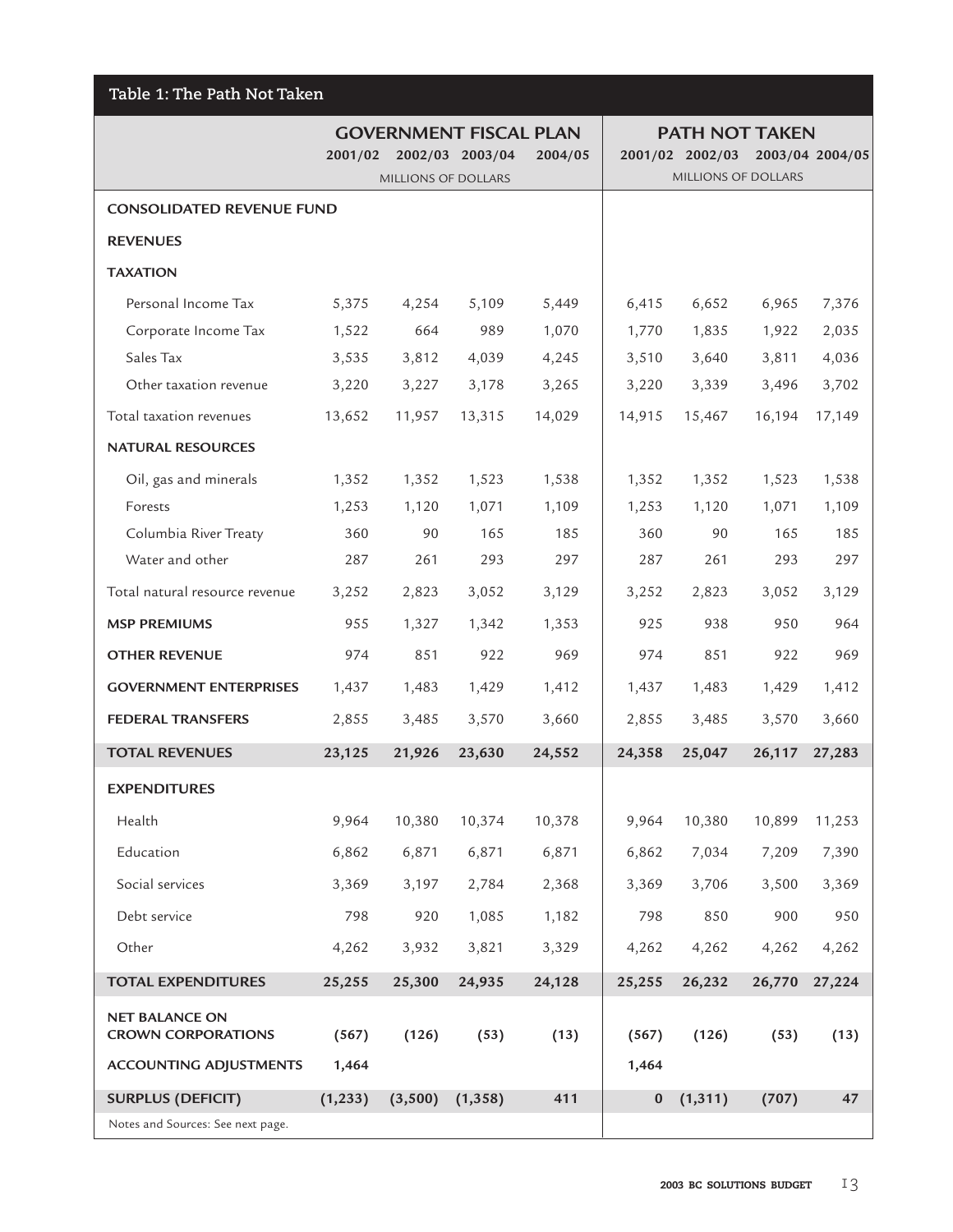target of \$3.5 billion, this would mean an additional infusion for BC of approximately \$450 million. While this is a reasonable assumption of the minimum federal contribution, because of uncertainty due to funding in subsequent years, and about whether strings will be attached requiring new spending, we do not include an estimate of new health care money in the table. It is certain, however, that BC will benefit from new federal dollars, a fact that improves the overall budget situation.

On the right side of the table, the Path Not Taken scenario takes the government's 2001/02 figures as a baseline, then adds back revenues lost due to the tax cuts. But recognizing the small stimulus from the tax cuts, we reduce the figure accordingly (based on revenue sensitivities in the BC Budget). The net impact is an increase in tax revenues of \$1.3 billion relative to the actual 2001/02 figures in the government's fiscal plan. For subsequent years, tax revenues in the Path Not Taken are based on projected nominal GDP growth (revenue figures are in nominal, not real terms) from the Finance Minister's Economic Forecast Council, adjusted to reflect the different fiscal impact of the Path Not Taken approach (based on Informetrica's fiscal impact model). In addition, MSP revenues are reduced to pre-fee hike levels, and are assumed to rise in accordance with trend growth rates over the past decade. Natural resource royalties, revenue from government enterprises, federal government transfers and other revenues are all duplicated from the government's three-year plan.

On the expenditure side, the Path Not Taken also begins with the final numbers for 2001/02 as a baseline. It accepts the government's health care increase for 2002/ 03, then assumes growth in health care expenditures of 5% in 2003/04, rising to \$11.25 billion in 2004/05 (this



#### **Sources for Table 1 and Figure 5**

Notes: For the government fiscal plan numbers: 2001/02 are actual figures; 2002/03 are estimates based on Ministry of Finance Second Quarter Report; 2003/04 and 2004/05 are based on 2002 Budget three-year fiscal plan, with revised numbers from First Quarter Report. Federal equalization contributions for 03/04 and 04/05 have been raised due to new information from federal government.

For the Path Not Taken scenario: Tax revenue uses a 2001 baseline but without the tax cuts. This adds \$1.1 billion in personal income tax revenues and \$248 million in corporate income tax revenues. To account for the small stimulus provided by the tax cuts, based on revenue sensitivities from the 2002 Budget, \$75 million in PIT revenues, and \$25 million in sales tax revenues, are subtracted. "Other taxation revenue" includes other corporate taxes, such as the capital tax, that have been rolled back. Subsequent years assume growth in revenues based on nominal GDP growth (as forecast by the Finance Minister's Economic Forecast Council), adjusted for the impact of fiscal changes according to Informetrica's fiscal impact model. These numbers are: for 2002, 3.7%; for 2003, 4.7%; for 2004, 5.9%. MSP is taken from 2001 Second Quarter Report (last report before announcement of MSP increases), then assumed to increase according to recent historical trend. Other revenue numbers are same as government three-year plan. Health care expenditures assume a 5% increase in 03/04, rising to \$11,253 in 2004/05 (based on anticipated \$873 million shortfall by 04/05 according to Hospital Employees' Union estimates). Education expenditures assumed to increase 2.5% per year; debt service assumed to increase by \$50 million per year, which is consistent with lower provincial debt under this scenario. Social services expenditures assumed to increase by 10% in 02/03 due to a weak economy, then decline back to 01/02 levels by 04/05. All other expenditures are assumed constant over the three-year period.

Sources: CCPA calculations based on BC Budget 2002; Ministry of Finance 2002/03 First and Second Quarter Reports; Finance Minister's Economic Forecast Council.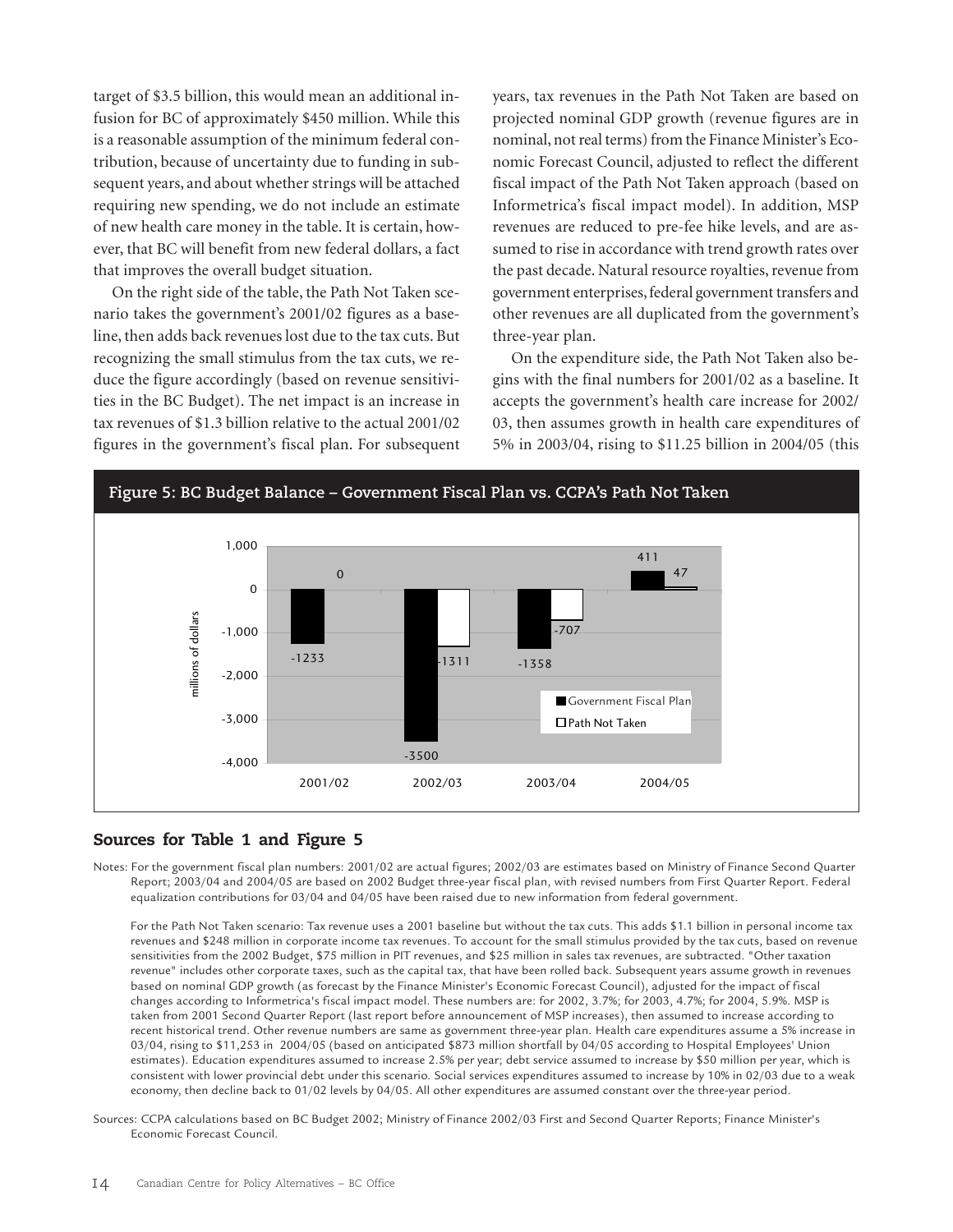These numbers demonstrate that government claims of an underlying "structural deficit" were patently false, and were used to justify actions that most British Columbians find both radical and harmful. In other words, none of the pain we are seeing in the province needed to happen—indeed, spending increases were possible.

covers an estimated \$873 million shortfall in funds, as estimated by the Hospital Employees' Union). Education expenditures are assumed to increase by 2.5% per year, the amount required to fund salary increases and inflation. Social services expenditures are assumed to increase in 2002/03 due to the state of the economy, then revert back to 2001/02 levels by 2004/05 as the economy recovers. Debt service costs are lower in the Path Not Taken due to lower accumulated deficits. Other expenditures are maintained at their 2001/02 levels.

Had BC followed the Path Not Taken, the provincial budget would have been balanced in 2001/02, albeit on a technicality—the underlying deficit would have been \$1.46 billion, reflecting the public pensions accounting adjustment. In the absence of this accounting adjustment, the 2001 recession would have led to a large deficit for the 2001/ 02 fiscal year. Attempting to maintain a balanced budget during a recession would have been foolish.

For 2002/03 to 2004/05, the Path Not Taken illustrates that the government could have weathered the storm of 2001 to 2002, and still have balanced its budget by 2004/05. It shows that even with reasonable increases for expenditures over the three-year period, the deficit would have been gradually reduced and provincial finances would even be in modest surplus by 2004/05. This is due to the natural increase in revenues attributable to economic growth.

These numbers also demonstrate that government claims of an underlying "structural deficit" were patently false, and were used to justify actions that most British Columbians find both radical and harmful. In other words, none of the pain we are seeing in the province due to expenditure cuts (to pay for the government's tax cuts) needed to happen—indeed, spending increases were possible.

Large deficits in 2001/02 to 2003/04 push up BC's debtto-GDP ratio. Fortunately, the province's overall debt situation is still in decent shape relative to other provinces. What is troubling is that these deficits financed tax cuts rather than real investments that will benefit the province in the long-run. There is an opportunity cost to these political choices, reflected in higher levels of public debt and larger annual debt service costs.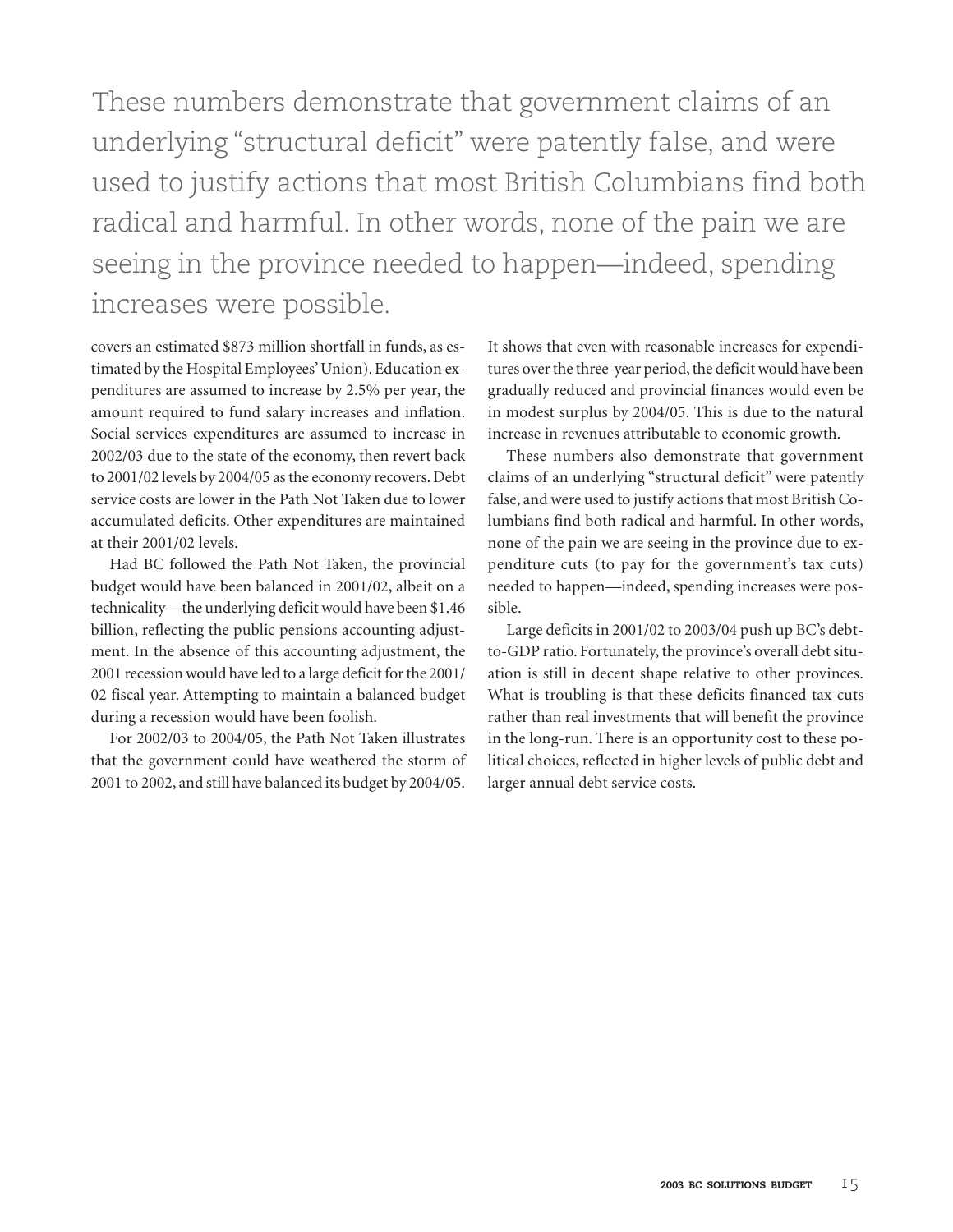## Evaluating the Government's Economic Strategy

THE PROVINCIAL GOVERNMENT'S economic strategy has three main planks: personal and corporate tax cuts (funded by spending cuts and selected tax increases); deregulation and privatization; and the Olympics. With the exception of the Olympics, this platform is based on making BC "open for business" by getting government "out of the way."

The Olympics are an interesting counterpoint to the "small government" agenda. In this case—a two-week party for global elites—the provincial government is prepared to turn on the spending taps. A large increase in public spending would indeed provide a short-term economic boost, although the Olympics would distort the priorities for spending, and push forward projects that are not necessarily at the top of the public's list. Olympics projects may also be low-productivity ones. For instance, the economic benefit from building luge runs and speed skating ovals is not likely to be very high. The ongoing operating costs of running these facilities after the Olympics may make them a net drain to the Treasury.

The centrepiece of the government's strategy is clearly tax cuts. However, so far the tax cuts have been disappointing in terms of performance. Tax cuts have not paid for themselves, as was repeatedly promised during the election campaign. In spite of the tax cuts, BC went into recession in 2001 and experienced slow growth in 2002. Even the government's own forecasts suggest that economic growth is not anticipated to boom in the short- to medium-term, nor is long-term investment, which tax cuts were also supposed to stimulate.<sup>8</sup>

The skewed distribution of the tax cuts muted their economic stimulus. For example, half of the total tax cut went to

the top 13% of taxpayers that make more than \$60,000 per year.9 People with high incomes are less likely to spend their tax cut in BC, preferring imported goods, vacations abroad and financial market investments. There have also been tax increases—higher sales taxes, MSP premiums, and tobacco taxes—totaling half the value of the personal income tax cut. But these latter taxes are regressive—people with low and modest incomes take a bigger hit as a share of their incomes. Taken together, changes in the tax system effectively redistribute the tax load from upperincome earners to modest- and middle-income earners.

Moreover, as the CCPA noted in a recent paper entitled *Bleeding the Hinterland*, on a regional basis, not much of the tax cut actually made it to places where help is most needed. Most of the income tax cuts stayed in the very southwest corner of BC—in the Lower Mainland and Victoria—with only 29% of the tax cut pie thinly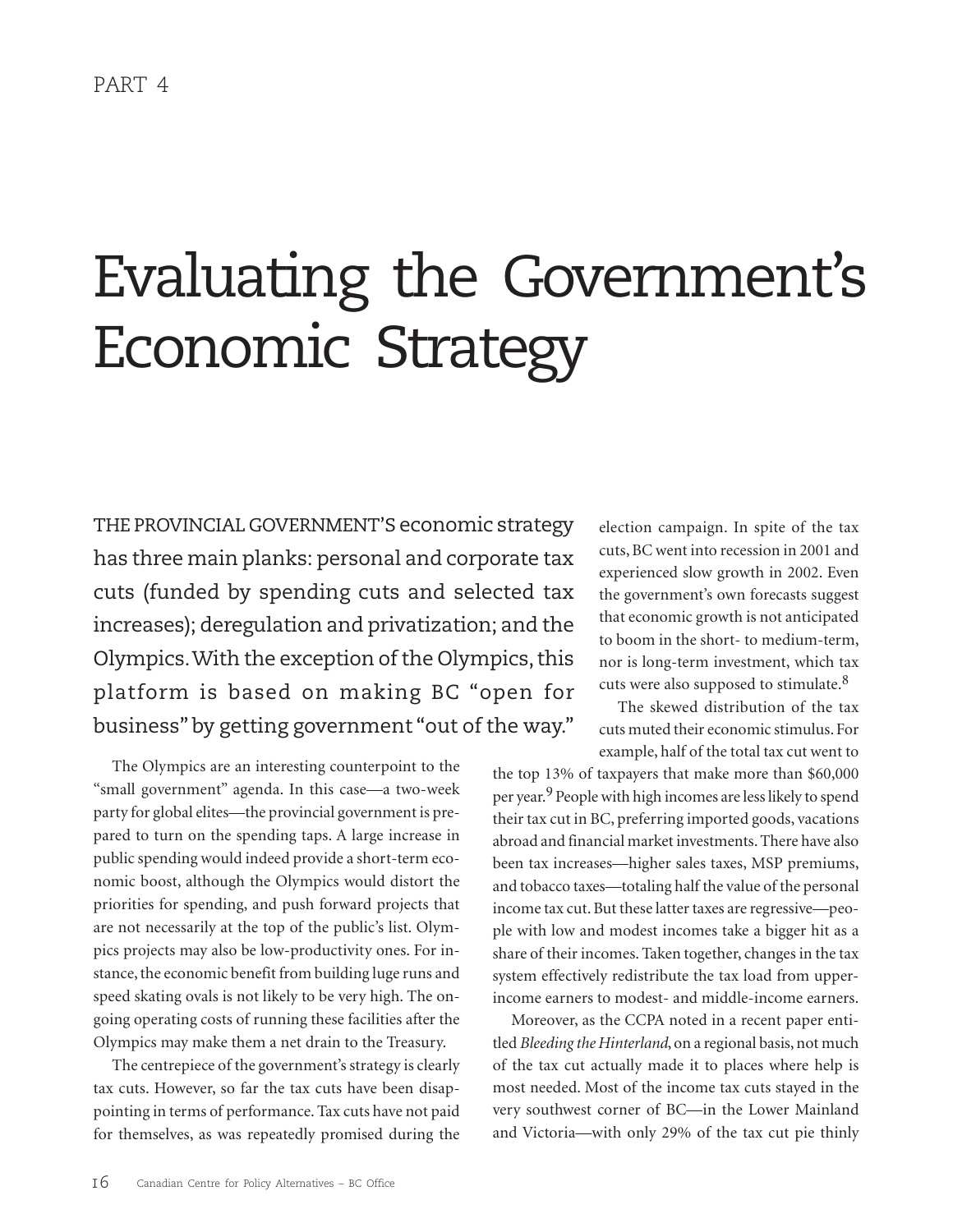In spite of all the rhetoric about "making BC open for business" there is no evidence that such strategies actually work—that they deliver the type of investment desired, and that they are worth the inevitable trade-offs in social and environmental protections.

spread across the rest of the province. The big winner of the tax cut derby was Greater Vancouver, already the wealthiest part of the province. With 51% of the province's population, the Greater Vancouver Regional District got 58% of the total tax cut. Most places outside the GVRD got a share of the tax cut that was much less than their share of the population.<sup>10</sup>

The sweeping cuts to BC's public services are the real price of tax cuts. While the spending cuts were announced one year ago, many office closures and service reductions are only just starting to happen—and they are scheduled to intensify over the next two years, as the government seeks to re-balance the budget by chopping public spending. Closures of Ministry offices, courthouses, schools and health care facilities are also disproportionately hurting smaller communities, and are coming at the worst possible time. In many communities in BC, the public sector is the number one or two employer. The loss of income from public sector jobs compounds losses in resource sectors, and threatens to accelerate the depopulation of the "hinterland."

Together, the tax and spending cuts are making a bad situation worse in rural BC. And at present, the biggest economic development initiative in the government's arsenal is the Olympics, which if successful, will largely confine any public spending and economic spin-offs to the Vancouver-Whistler area. BC's Hinterland will be forced to watch from the sidelines.

Most importantly, the government's strategy is more of a leap of faith than a compelling plan for BC's future. In spite of all the rhetoric about "making BC open for business" there is no evidence that such strategies actually work—that they deliver the type of investment desired, and that they are worth the inevitable trade-offs in social and environmental protections. The next section goes into more detail about an alternative industrial strategy that addresses the long-term problems raised in the first part of the *Solutions Budget*.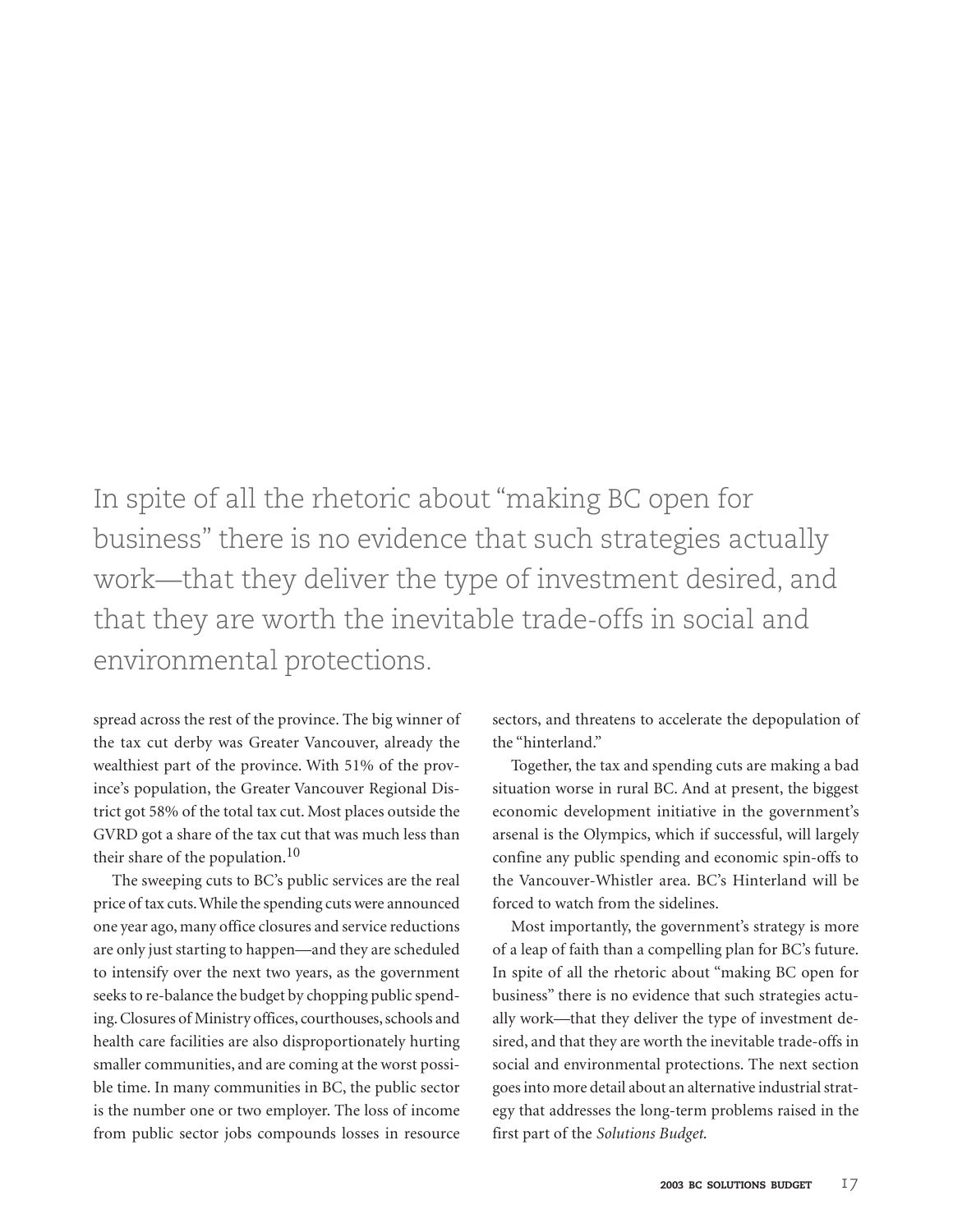# A Made-in-BC Industrial Strategy

AMONG THE BAD IMPORTS TO BC in recent years is the belief that "small government" is necessary for the province's "competitiveness" as an investment location. While it is clear that there has been an investment slowdown, particularly in the resource sector, and that sustained higher levels of capital investment are required, this view hangs a lot on investors responding positively to BC's current commitment to downsizing.

For example, BC needs more capital investment in the resource sector, but we have to recognize that there are limits to the resource base. New investment must focus not on greater throughput—more cutting and more timber processed—but on adding more value to a sustainable resource harvest. The type of investment matters a great deal, and by reducing regulations that protect the environment and workers in resource communities, we may simply attract the wrong kind of investment.

BC needs to be much more creative in developing an investment strategy, and must seek a made-in-BC approach, not some off-the-shelf, one-size-fits-all imported one. BC's problem is that exporting resource commodities and importing manufactured goods is a bad trade strategy. The way out is not to get government out of the way—by cutting taxes, deregulating and privatizing to attract foreign investment—but rather, by finding ways that government can lead the charge. BC policy makers need to think outside the neoliberal box, as all successful nations and regions have had to do.

A made-in-BC strategy must address the growing gap between the "hinterland" and the Lower Mainland. It must seek to further diversify the BC economy, particularly with regard to manufacturing. This means getting beyond the resource mindset that permeates the prov-

ince's business culture. And it has to be a multifaceted strategy that moves BC up the value chain and promotes investment.

We need to use all the tools at our disposal to promote investment, production and employment in BC. Certainly, a province has more challenges in this regard than does a national government. BC cannot control interest rates, the exchange rate, trade policy or other broad framework laws. But provincial governments are far from helpless and still have policy levers at their disposal should they wish to exercise them. Below we comment on a number of key areas that should be considered: tax system changes; the creation of a public investment bank; a revitalized resource policy; and public infrastructure and investments.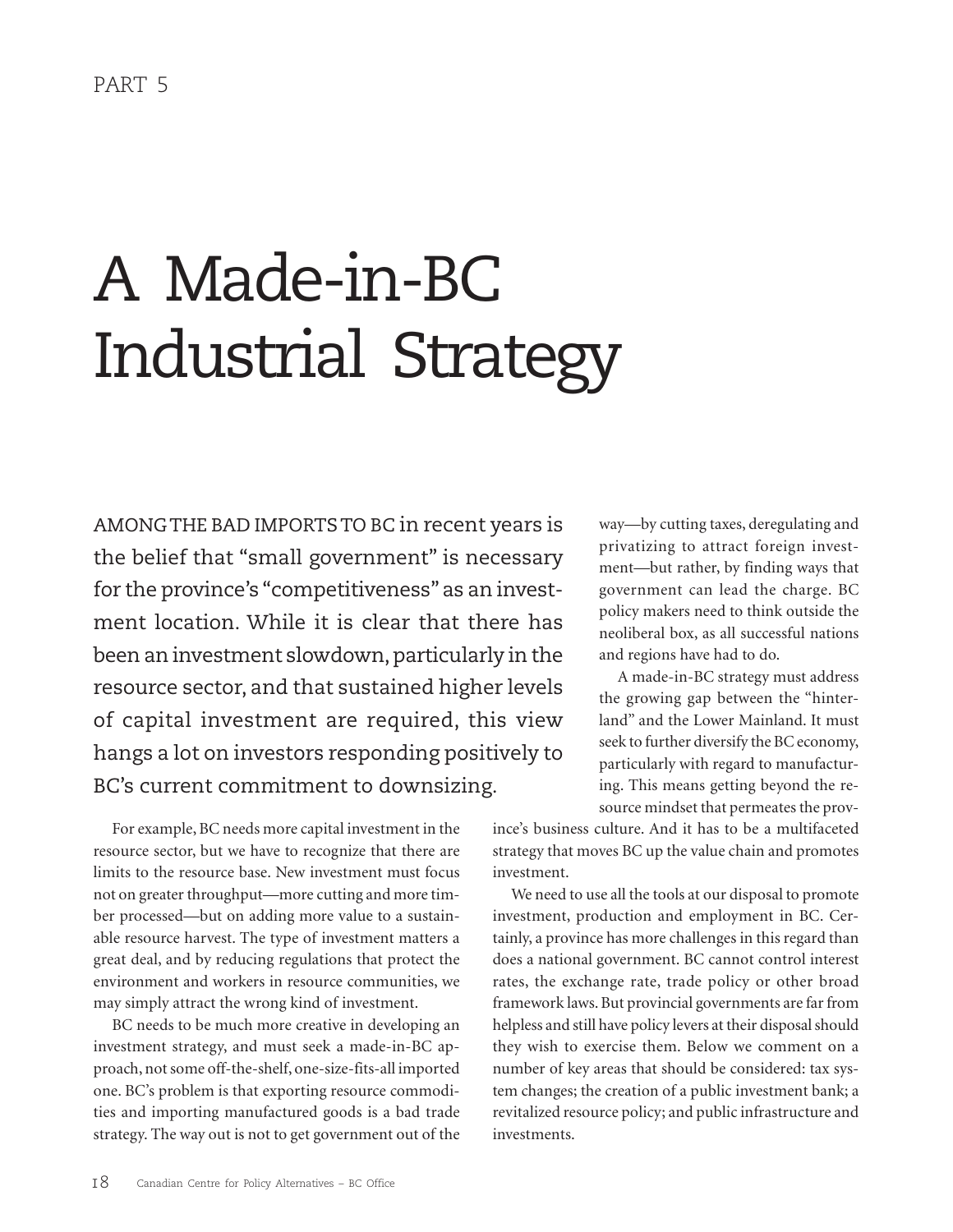#### **Tax Incentives not Tax Cuts**

The problem with corporate tax cuts is that they are a blank cheque—corporations benefit without necessarily committing to new investment or employment. Whether they do so in the end requires a leap of faith. Instead, we need to use the tax system creatively to provide carrots and sticks that create the incentives for investment, production and employment, and that reward the meeting of other social and environmental objectives. The only tax cut implemented by the provincial government that was not a blank cheque was the elimination of the sales tax on machinery and equipment. In this case, only those companies making investments in machinery and equipment benefit from the tax cut.

In principle, there is no reason why the tax system should not reward companies that meet provincial objectives with lower taxes, but it should also ensure that companies that do not meet these objectives pay higher taxes. The system should provide a range of tax credits that would make BC a low tax jurisdiction relative to others in North America—but only for those companies that are willing to meet provincial economic, social and environmental objectives.

Overall, changes to the corporate tax structure should be revenue-neutral. This can be accomplished by engaging in some other measures to broaden the corporate tax base and by rolling back some or all of the corporate tax cuts.

#### **A Public Investment Bank**

BC needs to channel resources into the real economy rather than getting caught up in the whirlwind of speculation that characterizes financial markets. We propose the establishment of a public investment bank, funded by a portion of resource royalties, export taxes on low value-added commodities, and interest-earning investments from governments, pension funds and individuals. Funding from the public investment bank would then be allocated to smaller "development councils" that would finance projects in particular sectors as well as projects in regions or communities.

A public investment bank would act as a provider of seed funding for new and innovative economic areas, where private sector financing is less likely to be abundant (if there at all), as well as focusing on the revitalization of the resource sector. Funding recipients would include new Crown corporations, cooperatives, workerowned enterprises, communities, First Nations and other non-profit entities, in addition to traditional businesses anyone with a solid business plan would be welcome.

A theme of sustainable development should be frontand-centre for the new entity. It could provide funding support for projects in sustainable agriculture; sustainable forestry; recycling facilities; investments in resource efficiency; development and purchase of environmental technologies and green power sources. There is a clear connection between these areas and an aggressive provincial strategy related to the implementation of the Kyoto Accord, now that it has been ratified by the federal government.

There are, of course, many lessons to be learned from the experience of programs at the national and regional levels. The federal Technology Partnerships Canada program is an interesting model to consider in the design of a new public investment bank, as it is consistent with Canada's international trade obligations, and based a model of conditional repayment of funds based on commercial success.

Public investments can also face major pitfalls. A number of issues related to objectives, planning and accountability emerged in the context of the Fast Ferries project. A review of the Fast Ferry project by the Auditor General of BC found that significant breakdowns in governance and project management occurred on the project. No business case was prepared, the likelihood of exporting the end result was not examined in any detail, the project proceeded before sufficient analysis and information were available, and the project was rushed along. The corporation established to build the ferries, Catamaran Ferries International, was a subsidiary of the buyer, BC Ferries Corporation, both of which were under the guidance of a common CEO. Boards of directors for both corporations did not have sufficient information to do their jobs, and in any event were often bypassed by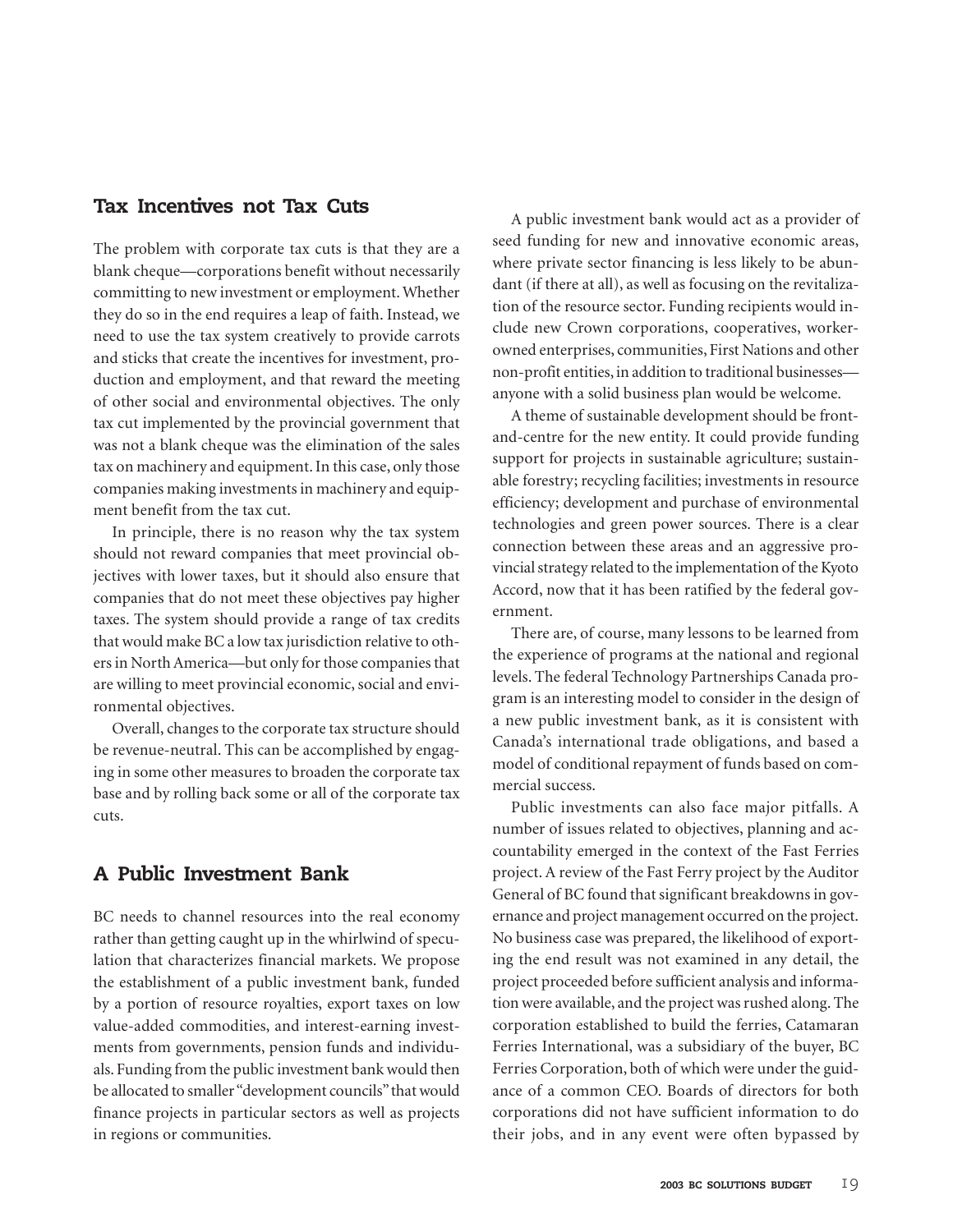decisions made outside the corporations by elected officials. In the end, an approved \$210 million to build three ferries ballooned to an estimated \$463 million, delivery dates were around three years behind schedule, and the final product did not meet some of its original objectives.11

This type of governance disaster tarnishes efforts by governments to engage in industrial development. However, as the AG report comments,

> *[T]he idea of using Crown corporations to deliver publicly provided services of a commercial nature is sound. Properly applied, such an administrative mechanism can be more cost-effective that direct service provision by government because it gives more room for the application of business practices. However, BC Ferries has not been allowed to apply these practices in an organized and consistent way.*12

Accountability, governance and clear objectives are essential ingredients to a successful public investment program. The case of the Fast Ferries should not be generalized to the public sector as a whole, any more than the cases of Enron, Tyco and Bre-X can be generalized to the private sector.

The system should provide a range of tax credits that would make BC a low tax jurisdiction relative to others in North America—but only for those companies that are willing to meet provincial economic, social and environmental objectives.

#### **Resource Sector Strategy**

BC's resource sector needs a bold and comprehensive investment strategy. The resource sector was plagued throughout the 1990s by a lack of investment. Forest companies, for example, invested just enough to counter the depreciation of their aging machinery. Opportunities to become more efficient and productive in pulp and to move up the value chain in solid wood have been foregone, leaving the industry in an uncompetitive and unstable position compared to forest companies elsewhere in Canada and abroad.

The focus of an investment strategy should be to adopt new environmentally-friendly technologies and move up the value chain, thereby providing resource-dependent communities with both economic stability and environmental sustainability. The provincial government can play a role in encouraging and facilitating investment—from many places and in different forms—to move the resource sector towards a more viable *and* responsible position, and to capture emerging markets for eco-friendly resource products. This strategy should challenge BC's resource corporations to enter into a new social contract with British Columbians.

But a new approach also involves looking for alternatives to the present industrial and investment structure. Policy makers must be reminded that there are other potential investment players besides the large corporate sector who can develop natural resources and create wealth and stability for resource-dependent communities. Communities themselves, co-operatives, workers, the small business sector, First Nations bands, and public enterprises can all be vehicles to put new investment into motion, and are frequently less willing to compromise the long-term ecological integrity of BC's natural systems or the health of the people of the province. Ultimately, the more options a government has to choose from with respect to managing its resources, the more bargaining power it has with each entity wanting a piece of the action.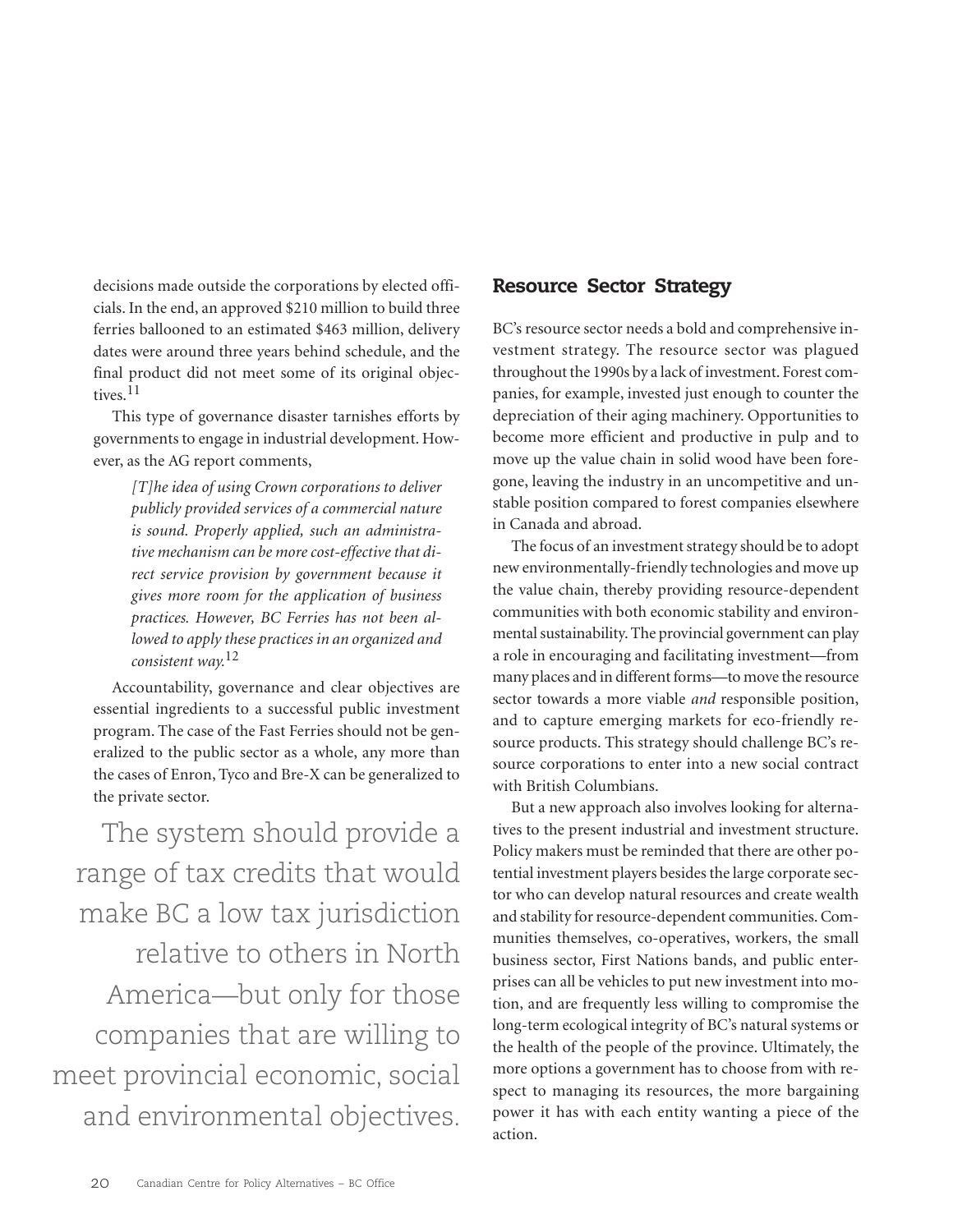Communities themselves, co-operatives, workers, the small business sector, First Nations bands, and public enterprises can all be vehicles to put new investment into motion, and are frequently less willing to compromise the long-term ecological integrity of natural systems or the health of the people of BC.

In order to increase investment in value-added wood products, the provincial government should:

- ban the export of raw logs from Crown land;
- provide tax credits to forest companies investing in value-added production, with the revenue coming from increased stumpage rates;
- increase the number and size of tenures for communities and First Nations; and
- make more wood available to small firms wanting to manufacture value-added products by reforming the Small Business Forest Enterprise Program and establishing more log yards.

For reasons of social justice and putting an end to uncertainty in BC, the provincial and federal governments should:

• negotiate interim agreements with First Nations people and, as part of treaty settlements, provide them with resources to develop forestry plans and market ecologically-friendly forest products.

In order to generate a sustainable flow of capital from non-renewable resources, the provincial government should:

- establish a trust fund by pooling a portion of resource royalties and taxes from oil, gas, coal and other mining operations, with the capital used for economic development projects within the province; and
- amend the *Mines Act* so that companies developing a non-renewable resource must pay a community transition bond, to be used by the community and workers for transition once the project is completed.

This list is far from exhaustive. These and other policy ideas are elaborated upon in Dale Marshall's *Re-Capturing the Wealth*, published by the CCPA in July 2001. All are hopeful and realizable policies that together form a compelling investment strategy to reinvigorate BC's resource sector.

#### **Public Infrastructure and Investment**

Public investments and infrastructure development based on existing needs should be prioritized with the same zeal now being given to the Olympics. Government cuts are leading to under-investment in the infrastructure needed for economic growth. If we are to have a stable economic base to underpin a more diversified economy, we need to make the necessary investments.

Much of this comes down to choices. Is adding new lanes to the Vancouver-Whistler highway a bigger priority than fixing the dangerous stretch of Trans-Canada Highway from Sicamous to the Alberta border? Should we construct a long-term care facility or a speed-skating oval? Previous CCPA publications have gone into great detail about priorities for new public investment. In broad strokes, key investment areas include:

*Post-secondary education and apprenticeships*—With a skills shortage looming, organized labour and businesses both recognize the need to ensure BC has the skills base needed for the future. BC has made gains over the past decade with respect to post-secondary participation, but tuition hikes and frozen budgets put these gains at risk. If the government is truly interested in boosting longterm rates of economic growth, there is no better place to start than education. Investments in education are vital to attracting business investment.

*Transportation infrastructure and public transit*— A rapid build-out of public transit in cities, along the lines common in Europe, should be a high priority. There are many inter-city transportation needs in the Interior that have been identified.

*Social infrastructure*—A number of public investments in areas such as social housing and child care facilities are required to meet existing needs. Progressive health care reform that includes long-term and continuing care facilities, community health centres, and addiction services should also be a top priority, for reasons of social justice *and* economic competitiveness.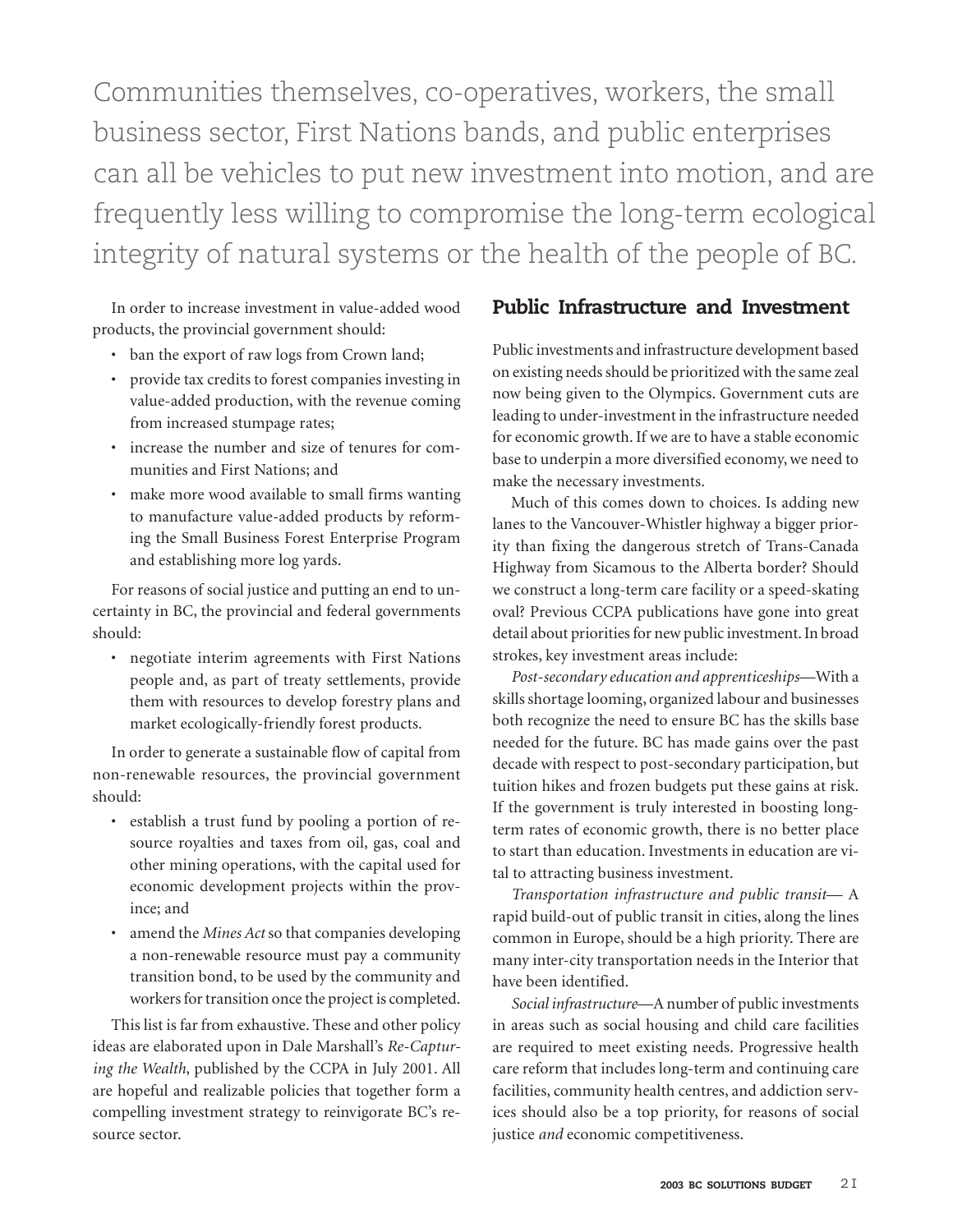# A More Compassionate Approach

THE GOOD NEWS is that, increasingly, there is a recognition that we need a vibrant public sector. Recent debacles featuring top US corporations, such as Enron, Tyco, WorldCom and Arthur Anderson, have lifted the veil on the supposedly hyper-efficient private sector that was so revered in the 1990s. This is not just a US story, either—Livent, Bre-X and YBM Magnex are among the highest profile Canadian examples in recent years of companies who practiced "aggressive accounting."

None of this means the government should be making toasters or DVD players. But a large number of essential areas—education, health, water, energy, and environmental protection, to name but the most vital must be kept public so that they meet the needs of local people, not the demands for higher profits from distant shareholders. The public sector also has a major role to play in the revitalization of BC's economy—a task it cannot accomplish by leaving matters to "the market."

This *Solutions Budget* shows that the pain and hardship imposed by spending cuts did not need to happen. BC could have balanced its budget within the government's specified timeframe, and still supported services that people want and need. The tax cuts represent a failed economic experiment, and it is time the government recognize this and change course to find a more compassionate approach. Moreover, tax cuts were a lost opportunity to put in motion a longterm development strategy to get BC beyond its legacy as a staples economy.

Economic growth is important, but it has to be sustainable and equitable. BC is still a wealthy province, and is starting from a privileged position. But there is much work that desperately needs doing. Government cannot just sit on the sidelines; it must lead an economic strategy that is active and deliberate. The provincial government seems to understand this, but only when it comes to the Olympics. Budgets are about the choices we make—we need to remember that there are always alternatives.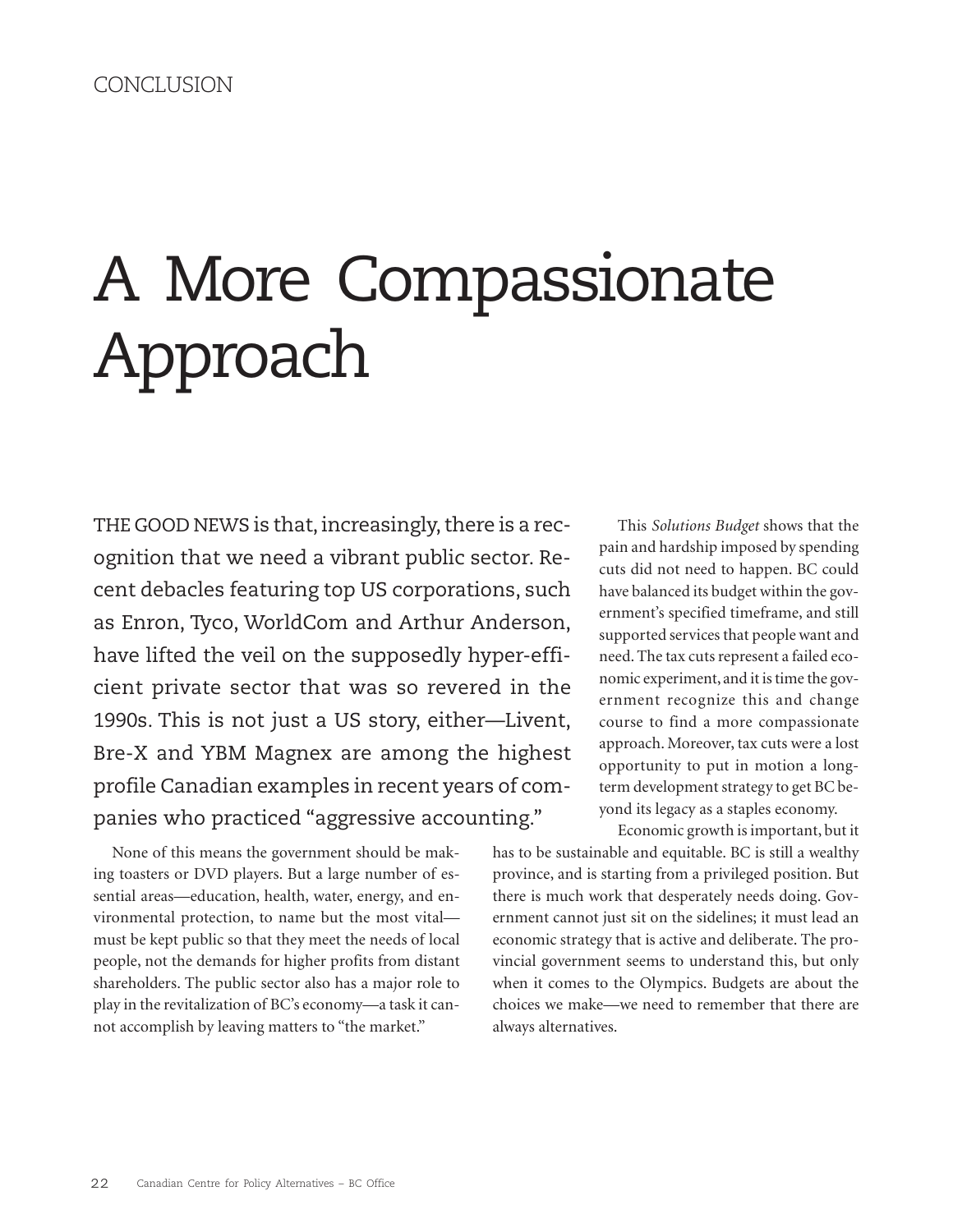### **Notes**

- 1. Lillian Hallin. 1998. "British Columbia's Changing Industrial Structure" in *Business Indicators*, BC Stats, November.
- 2. Centre for the Study of Living Standards, productivity database, available on-line at www.csls.ca
- 3. John Baldwin, Jean-Pierre Maynard, David Sabourin and Danielle Zeitsma. 2001. "Differences in Interprovincial Productivity Levels". Statistics Canada, Analytical Studies Branch Research paper series, no. 180, catalogue #11F0019, December.
- 4. BC Stats. 2002. *Exports (BC Origin) 1992-2001*.
- 5. Randall Wray. 2002. "The Perfect Fiscal Storm". Center for Full Employment and Price Stability, Policy Note 02/05.
- 6. For an analysis of the relative impacts of these changes on people in BC, see Sylvia Fuller and Lindsay Stephens. 2002. *Cost Shift: How British Columbians are Paying for Their Tax Cut*, CCPA, July. Also, visit www.costshift.ca to calculate what remains of your tax cut.
- 7. This latter number differs somewhat from the projected surplus of \$93 million in the First Quarter Report. No re-evaluation of the three-year plan is made in the Second Quarter Report, but new information is provided about larger equalization transfers from the federal government.
- 8. Marc Lee. 2002. "Where's the Beef in BC's Fiscal Plan?" CCPA Behind the Numbers, February 28.
- 9. Marc Lee. 2001. "The Great BC Tax Cut Giveaway" in *BC Commentary*, CCPA. Summer.
- 10. Marc Lee. 2003. *Bleeding the Hinterland: A Regional Analysis of BC's Tax and Spending Cuts*. CCPA. January.
- 11. Auditor General of British Columbia. 1999. *A Review of the Fast Ferry Project: Governance and Risk Management*. Victoria, BC. November.
- 12. Ibid, p. 12.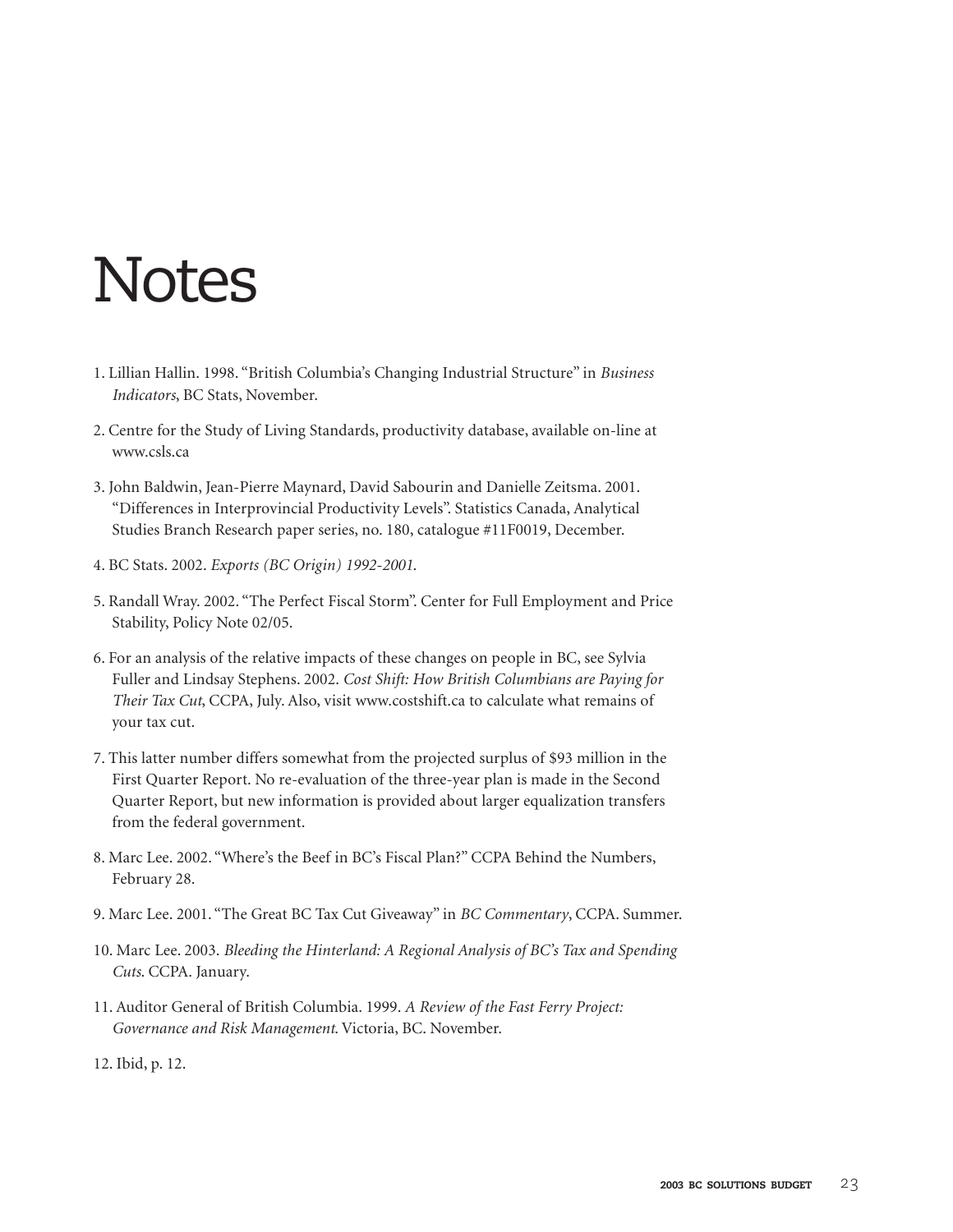### Membership

#### Annual Individual Membership ❍ **\$300 Sponsoring Member (or \$25/month)** Receives *The Monitor,* all new publications (approximately 15 books and research reports each year), and a \$75 tax receipt. ❍ Sponsoring Members can also choose to receive a larger tax receipt *instead* of receiving publications (you still receive *The Monitor*, but no books, monographs, or *Our Schools, Our Selves*). Please check here if you would prefer to receive a \$275 tax receipt *instead of* receiving publications \_\_\_\_\_\_. ❍ **\$100 Supporting Member (or \$8.50/month)** Receives *The Monitor* and a \$75 tax receipt. ❍ **\$25 Student / Low Income Membership** Receives *The Monitor*. ❍ **\$175 Education Membership (or \$14.75/month)** Receives *The Monitor, Our Schools/Our Selves, Missing Pieces,* all books on education, and a \$75 tax receipt. Please note that all individual membership renewals are due on January 1st. All tax receipts, including for monthly donors, will be issued in December. Annual Organizational Membership ❍ **Sponsoring Organization** \$12,000 plus ❍ **Sustaining Organization** \$2,000—\$11,999 ❍ **Contributing Organization** \$500—\$1,999 ❍ **Low Income Organization** \$300—\$499 **Organizational Membership Benefits** One free copy of every publication the Centre puts out over the year—*The Monitor, BC Commentary,* and approximately 15 original research reports and books. **Additional Copies** Limited additional copies of our material are available to Sponsoring or Sustaining organizational members. Please contact our membership department at 613-563- 1341, ext. 305, or email <membership@policyalternatives.ca> for more information. Contact Information Name $\_\_$ Organization \_\_\_\_\_\_\_\_\_\_\_\_\_\_\_\_\_\_\_\_\_\_\_\_\_\_\_\_\_\_\_\_\_\_\_\_\_\_\_\_\_\_\_\_\_\_\_\_\_\_\_ Address \_\_\_\_\_\_\_\_\_\_\_\_\_\_\_\_\_\_\_\_\_\_\_\_\_\_\_\_\_\_\_\_\_\_\_\_\_\_\_\_\_\_\_\_\_\_\_\_\_\_\_\_\_\_ \_\_\_\_\_\_\_\_\_\_\_\_\_\_\_\_\_\_\_\_\_\_\_\_\_\_\_\_\_\_\_\_\_\_\_\_\_\_\_\_\_\_\_\_\_\_\_\_\_\_\_\_\_\_\_\_\_\_\_\_ City \_\_\_\_\_\_\_\_\_\_\_\_\_\_\_\_\_\_\_\_\_\_\_\_ Prov. \_\_\_\_\_\_ Postal Code \_\_\_\_\_\_\_\_\_\_ Tel.  $\Box$ Email \_\_\_\_\_\_\_\_\_\_\_\_\_\_\_\_\_\_\_\_\_\_\_\_\_\_\_\_\_\_\_\_\_\_\_\_\_\_\_\_\_\_\_\_\_\_\_\_\_\_\_\_\_\_\_\_ Payment Options ❍ **Monthly \$\_\_\_\_\_\_\_\_ (monthly amount)** For automatic monthly payments, please enclose a voided cheque or fill out your credit card information below. You can stop payments at *any* time by contacting the CCPA office. ❍ **Annually \$\_\_\_\_\_\_\_\_ (annual amount)** Please enclose a cheque (made out to "CCPA") for your annual contribution, or fill in your credit card information below. ❍ Visa, or ❍ Mastercard Card #: \_\_\_\_\_\_\_\_\_\_\_\_\_\_\_\_\_\_\_\_\_\_\_\_\_\_\_\_\_\_\_\_\_  $Exp:$   $\begin{array}{|l|}\n \text{Exp:} & \text{Signature:} \end{array}$ Please return your completed membership form to The Canadian Centre for Policy Alternatives • 410–75 Albert St • Ottawa • ON • K1P 5E7 ○ Do not trade my name with other like-minded organizations. ❍ Please send me your catalogue of publications.  $\bigcirc$  I do not wish to become a member, but here is my donation of \$ Become a monthly donor!

#### www.policyalternatives.ca

The best source of free, progressive, on-line opinion in Canada.

√ news

- √ news releases
- $\sqrt{\phantom{a}}$  publication downloads
- √ fact sheets
- √ policy briefs

√ Monitor articles

- 
- √ opinion pieces
- $\sqrt{\ }$  on-line publication purchases

Canadian Centre for Policy Alternatives